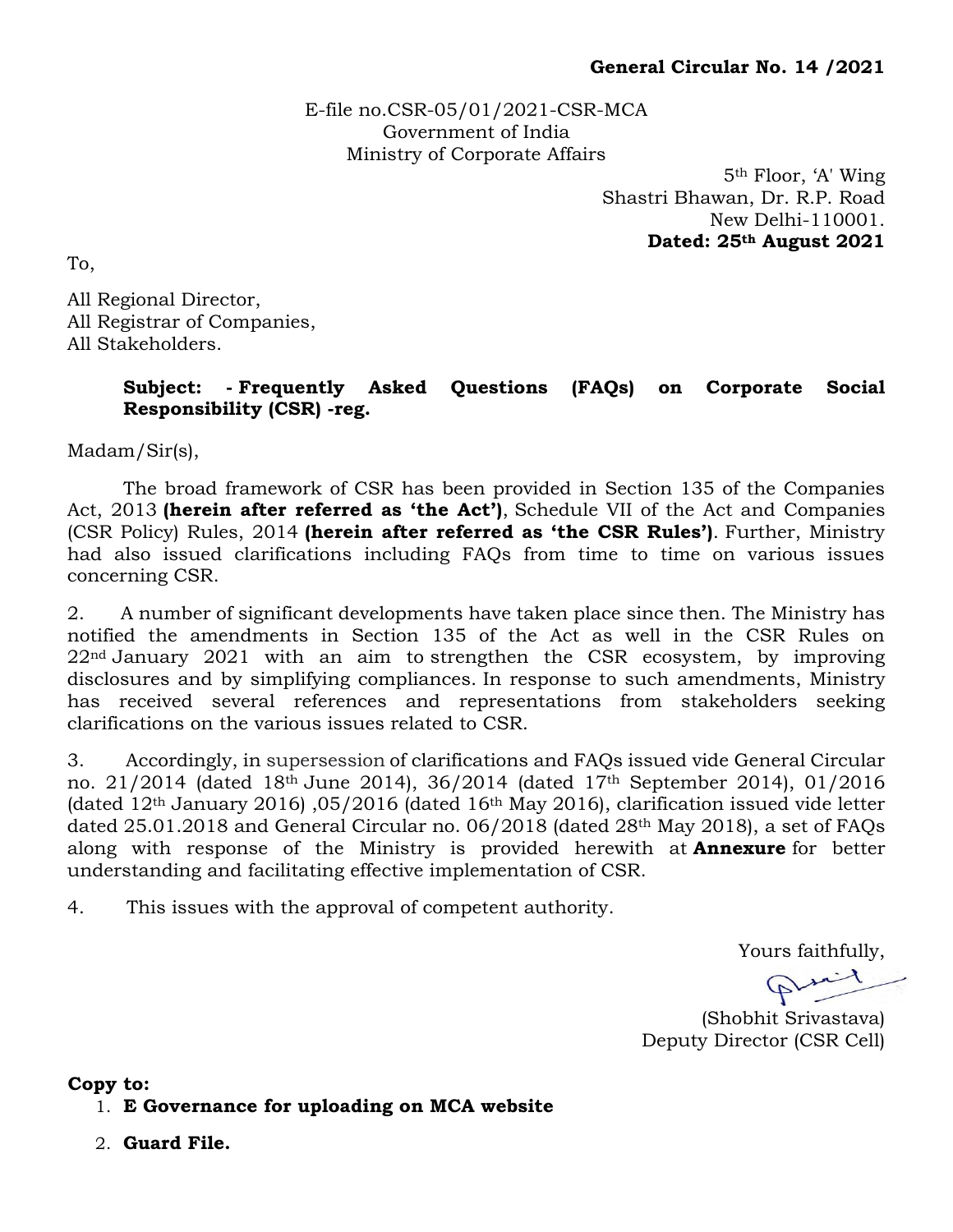## **Frequently Asked Questions (FAQs) on Corporate Social Responsibility (CSR)**

| S. No. | <b>Question</b>                                                                                                                                                                                                                                           | <b>Answer</b>                                                                                                                                                                                                                                                                                                                                                                                                                                                                                                                                         |
|--------|-----------------------------------------------------------------------------------------------------------------------------------------------------------------------------------------------------------------------------------------------------------|-------------------------------------------------------------------------------------------------------------------------------------------------------------------------------------------------------------------------------------------------------------------------------------------------------------------------------------------------------------------------------------------------------------------------------------------------------------------------------------------------------------------------------------------------------|
| 1.0    | <b>Applicability of CSR</b>                                                                                                                                                                                                                               |                                                                                                                                                                                                                                                                                                                                                                                                                                                                                                                                                       |
| 1.1    | Which companies qualify<br><b>CSR</b><br>under<br>for<br>the<br>Companies Act, 2013?                                                                                                                                                                      | A company satisfying any of the following criteria<br>during the<br>immediately preceding financial<br>year is<br>required to comply with CSR provisions specified under<br>section 135(1) of the Companies Act, 2013 read with the<br>Companies (CSR Policy) Rules, 2014 made thereunder:<br>(i) net worth of rupees five hundred crore or more, or                                                                                                                                                                                                  |
|        |                                                                                                                                                                                                                                                           | (ii) turnover of rupees one thousand crore or more, or<br>(iii) net profit of rupees five crore or more.                                                                                                                                                                                                                                                                                                                                                                                                                                              |
| 1.2    | Whether<br>holding<br>a<br>or<br>subsidiary of a company<br>fulfilling the criteria under<br>section<br>135(1)<br>has<br>to<br>comply with the provisions<br>of section 135, even if the<br>holding or subsidiary itself<br>does not fulfil the criteria? | No, the compliance with CSR requirements is specific to<br>each company. A holding or subsidiary of a company is not<br>required to comply with the CSR provisions unless the<br>holding or subsidiary itself fulfils the eligibility criteria<br>prescribed under section 135(1) stated above.<br><b>Example:</b> Company A is covered under the criteria<br>mentioned in section 135(1). Company B is holding company<br>of company A. If Company B by itself does not satisfy any of<br>the criteria mentioned in section 135(1), Company B is not |
| 1.3    | Whether provisions of CSR<br>are applicable to a section<br>8 Company?                                                                                                                                                                                    | required to comply with the provisions of section 135.<br>Yes, section 135(1) of the Act commences with the words<br>"Every company" and thus applies to section 8<br>companies as well.                                                                                                                                                                                                                                                                                                                                                              |
| 1.4    | Whether CSR provisions<br>apply to a company that<br>has not completed the<br>period of three financial<br>since<br>years<br>its<br>incorporation?                                                                                                        | Yes. If the company has not completed three financial<br>years since its incorporation, but it satisfies any of the<br>criteria mentioned in section 135(1), the CSR provisions<br>including spending of at least two per cent of the average<br>net profits made during immediately preceding financial<br>year(s) are applicable.                                                                                                                                                                                                                   |
|        |                                                                                                                                                                                                                                                           | <b>Example:</b> Company A is incorporated during FY 2018-19, and<br>as per eligibility criteria the company is covered under<br>section 135(1) for FY 2020-21. The CSR spending obligation<br>under section 135(5) for Company A would be at least two<br>per cent of the average net profits of the company made<br>during FY 2018-19 and FY 2019-20.                                                                                                                                                                                                |

Print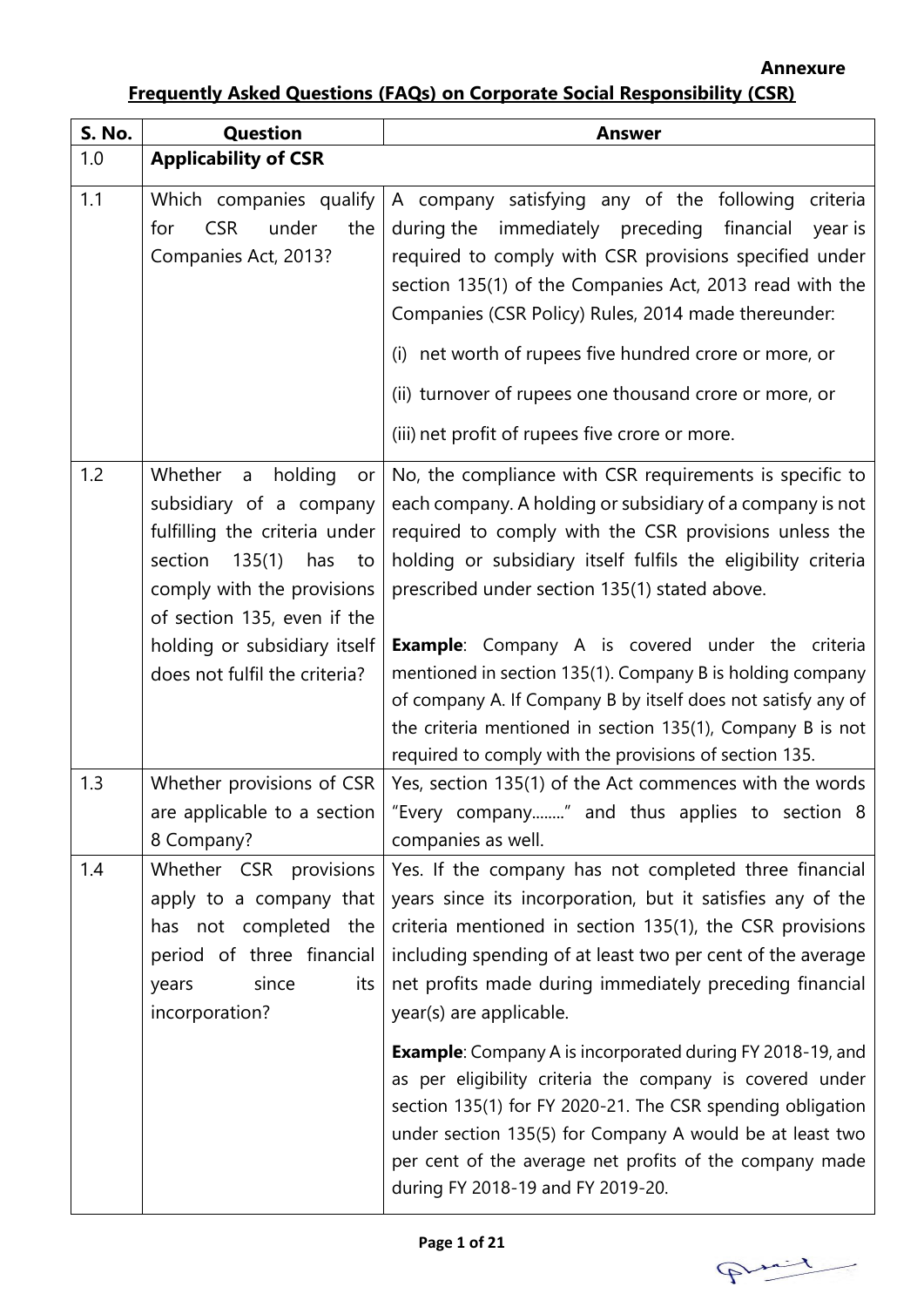| 2.0 | <b>CSR Framework</b>       |                                      |                                                                                                                     |
|-----|----------------------------|--------------------------------------|---------------------------------------------------------------------------------------------------------------------|
| 2.1 | What is the composition of |                                      | The composition of the CSR Committee for various                                                                    |
|     | the CSR Committee?         | categories of companies is as under: |                                                                                                                     |
|     |                            | <b>Listed companies</b>              | Three or more directors, out of                                                                                     |
|     |                            |                                      | which at least one shall be an                                                                                      |
|     |                            |                                      | independent director.                                                                                               |
|     |                            | <b>Unlisted</b><br>public            | Three or more directors, out of                                                                                     |
|     |                            | companies                            | which at least one shall be an                                                                                      |
|     |                            |                                      | independent director.                                                                                               |
|     |                            |                                      | However, if there<br>is is<br>no                                                                                    |
|     |                            |                                      | requirement of having<br>an                                                                                         |
|     |                            |                                      | independent director in the                                                                                         |
|     |                            |                                      | company,<br>two<br>more<br>or                                                                                       |
|     |                            |                                      | directors.                                                                                                          |
|     |                            | <b>Private companies</b>             | Two or more directors.<br><b>No</b>                                                                                 |
|     |                            |                                      | independent<br>directors<br>are                                                                                     |
|     |                            |                                      | required as mentioned in the                                                                                        |
|     |                            |                                      | proviso under section 135(1).                                                                                       |
|     |                            | <b>Foreign company</b>               | At least two persons out of<br>which:                                                                               |
|     |                            |                                      | (a) one shall be as specified                                                                                       |
|     |                            |                                      | under clause (d) of sub-                                                                                            |
|     |                            |                                      | of section<br>section<br>(1)                                                                                        |
|     |                            |                                      | 380 of the Act, and                                                                                                 |
|     |                            |                                      | (b) another<br>shall<br>be                                                                                          |
|     |                            |                                      | nominated<br>the<br>by                                                                                              |
|     |                            |                                      | foreign company.                                                                                                    |
|     |                            |                                      | (Refer<br>rule<br>5(1)<br>of<br>the                                                                                 |
|     |                            |                                      | Companies (CSR Policy) Rules,                                                                                       |
|     |                            |                                      | 2014)                                                                                                               |
|     |                            |                                      | Where the amount required to be spent by a company on                                                               |
|     |                            |                                      | CSR does not exceed fifty lakh rupees, the requirement for                                                          |
|     |                            |                                      | constitution of the CSR Committee is not mandatory and                                                              |
|     |                            |                                      | the functions of the CSR Committee, in such cases, shall be<br>discharged by the Board of Directors of the company. |
|     |                            |                                      |                                                                                                                     |

Print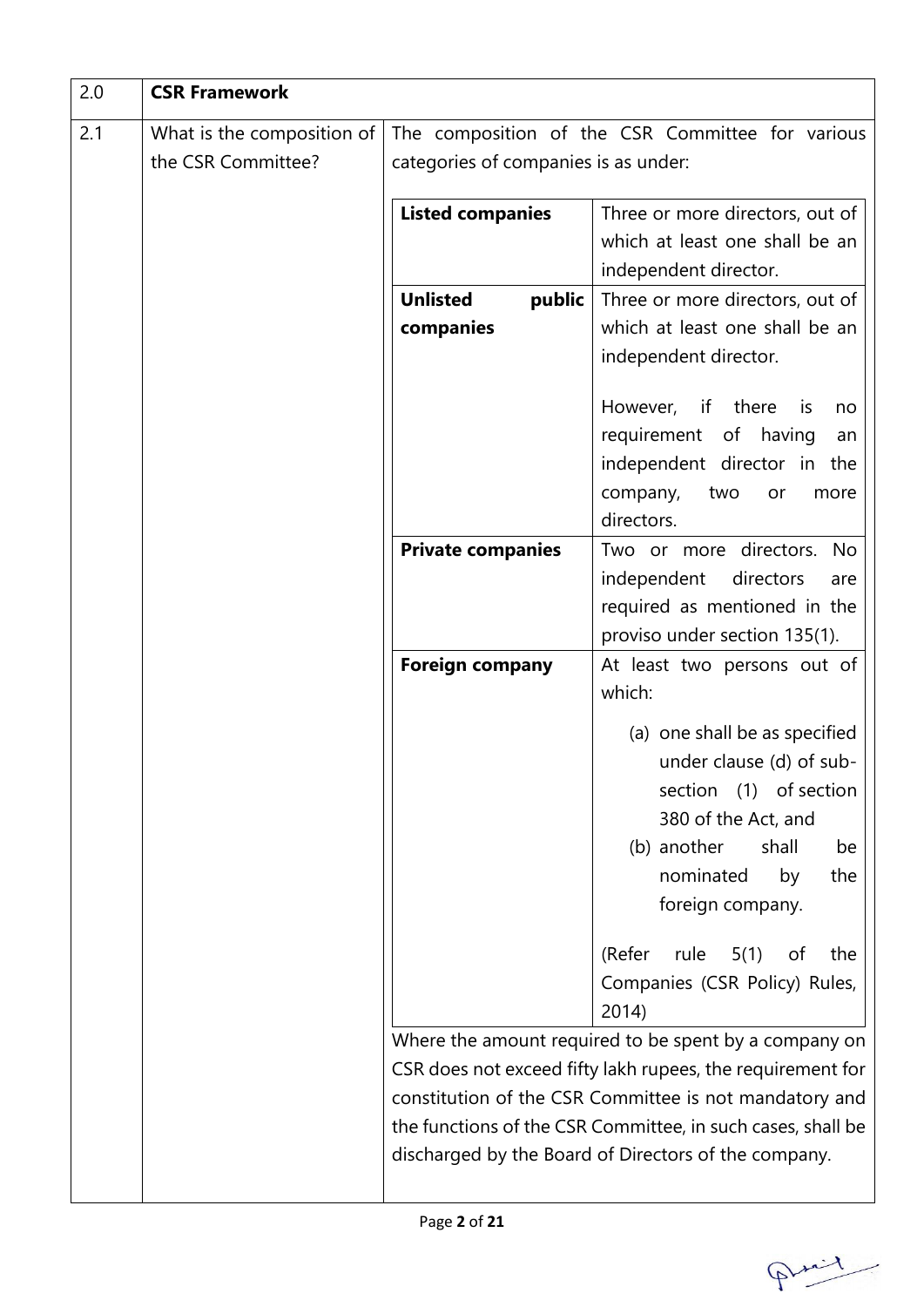| 2.2 | What are the functions of     | The Corporate Social Responsibility Committee shall -                                                                                                                                                                                                                                                                                                      |
|-----|-------------------------------|------------------------------------------------------------------------------------------------------------------------------------------------------------------------------------------------------------------------------------------------------------------------------------------------------------------------------------------------------------|
|     | the CSR Committee?            |                                                                                                                                                                                                                                                                                                                                                            |
|     |                               | formulate and recommend the CSR policy to the Board;<br>(i)<br>(ii) recommend the amount of expenditure to be incurred                                                                                                                                                                                                                                     |
|     |                               | on CSR activities;                                                                                                                                                                                                                                                                                                                                         |
|     |                               | (iii) monitor the CSR policy of the company from time to<br>time; and                                                                                                                                                                                                                                                                                      |
|     |                               | (iv) formulate and recommend to the Board, an annual<br>action plan in pursuance of its CSR policy, which shall<br>include the items as mentioned in rule 5(2) of the                                                                                                                                                                                      |
|     |                               | Companies (CSR Policy) Rules, 2014.                                                                                                                                                                                                                                                                                                                        |
|     |                               | For companies covered under Section 135(9) of the Act<br>and not required to have CSR Committee, these functions<br>shall be carried out by the Board itself.                                                                                                                                                                                              |
| 2.3 | What<br>the<br>are            | CSR is a Board-driven process. The responsibilities of the                                                                                                                                                                                                                                                                                                 |
|     | responsibilities<br>of<br>the | Board of a CSR-eligible company, inter-alia, include the                                                                                                                                                                                                                                                                                                   |
|     | Board in relation to the CSR  | following $-$                                                                                                                                                                                                                                                                                                                                              |
|     | provisions?                   |                                                                                                                                                                                                                                                                                                                                                            |
|     |                               | (i) approve the CSR policy;                                                                                                                                                                                                                                                                                                                                |
|     |                               | (ii) disclose contents of such policy in its report and also<br>place it on the company's website, if any;                                                                                                                                                                                                                                                 |
|     |                               | (iii) ensure that the activities included in the CSR policy are<br>undertaken by the company;                                                                                                                                                                                                                                                              |
|     |                               | (iv) ensure that the company spends, in every financial<br>year, at least two per cent of the average net profits of<br>the company made during the three immediately<br>preceding financial years;                                                                                                                                                        |
|     |                               | (v) satisfy itself regarding the utilisation of the disbursed<br>CSR funds; and                                                                                                                                                                                                                                                                            |
|     |                               | (vi) if the company fails to spend at least two per cent of<br>the average net profits of the company, the Board shall,<br>in its report made under clause (o) of sub-section (3) of<br>section 134, specify the reasons for not spending the<br>amount and transfer the unspent CSR amount as per<br>provisions of sections 135(5) and 135(6) of the Act. |

Print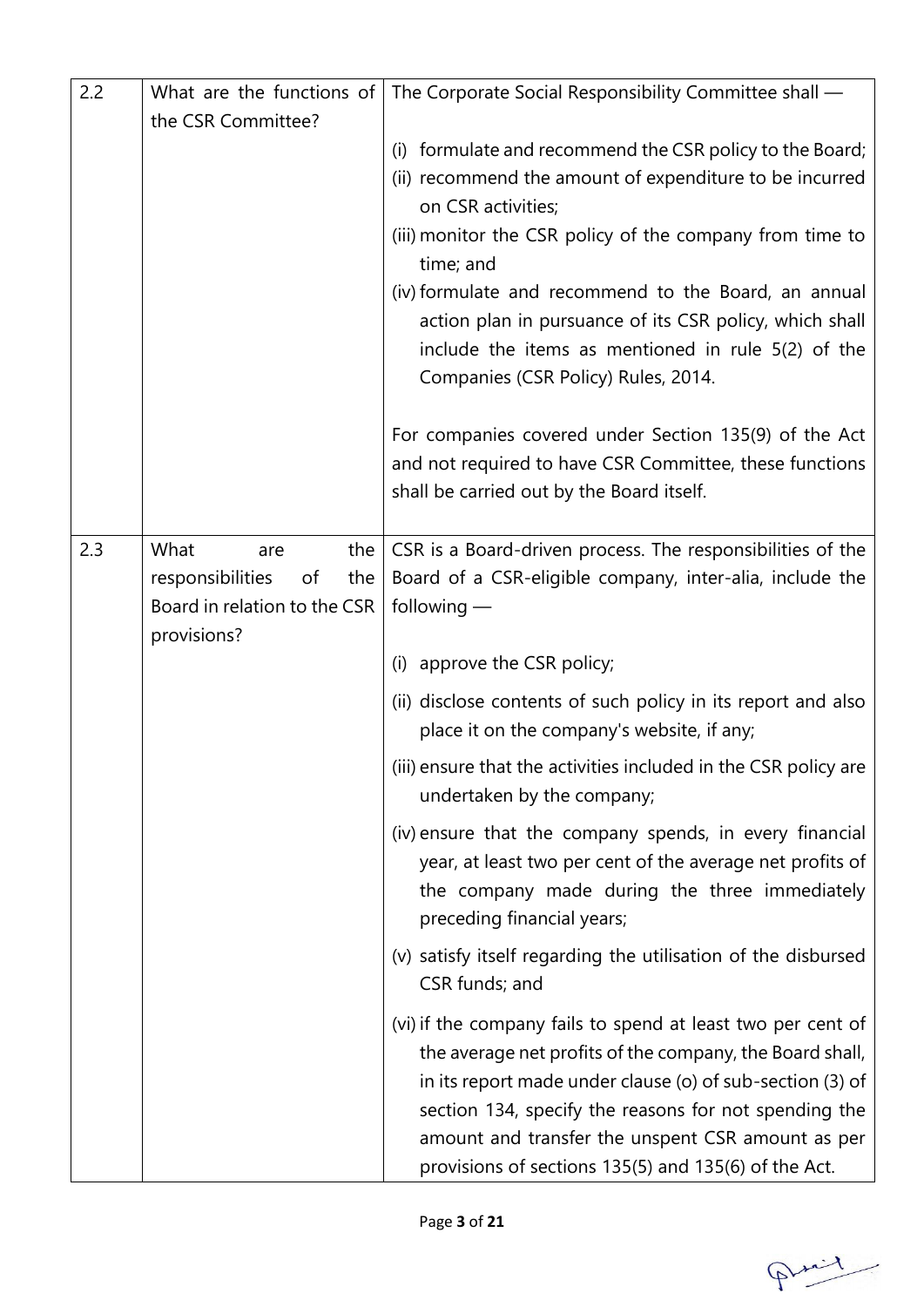| 2.4 | What is the role of the<br>Government<br>the<br>in<br>approval<br>and<br>implementation of the CSR<br>programmes/projects of a<br>company? | Provisions of section 135, read with Schedule VII of the Act<br>and Companies (CSR Policy) Rules, 2014 provide the broad<br>framework within which the eligible companies are<br>required to formulate their CSR policies including activities<br>to be undertaken and implementation of the same. CSR is<br>a board-driven process, and the Board of the company is<br>empowered to plan, approve, execute, and monitor the<br>activities of the company based<br><b>CSR</b><br>on<br>the<br>recommendation of its CSR Committee.<br>The Government has no direct role in the approval and<br>implementation of the CSR programmes /projects of a<br>company.                                                                            |
|-----|--------------------------------------------------------------------------------------------------------------------------------------------|-------------------------------------------------------------------------------------------------------------------------------------------------------------------------------------------------------------------------------------------------------------------------------------------------------------------------------------------------------------------------------------------------------------------------------------------------------------------------------------------------------------------------------------------------------------------------------------------------------------------------------------------------------------------------------------------------------------------------------------------|
| 2.5 | What are the mechanisms<br>for monitoring the CSR<br>process?                                                                              | CSR is a Board-driven process, and the Board of the<br>company is empowered to plan, decide, execute, and<br>monitor the CSR activities of the company based on the<br>recommendation of its CSR Committee. The CSR<br>architecture is disclosure-based and CSR-mandated<br>companies are required to file details of CSR activities<br>annually in MCA21 registry. Companies are required to<br>make necessary disclosures in the financial statements<br>regarding CSR including non-compliance. The existing<br>provisions such as<br>mandatory<br>disclosures,<br>legal<br>accountability of the CSR Committee and the Board, and<br>provisions for audit of accounts of the company provide<br>sufficient mechanisms for monitoring. |
| 2.6 | What is the role of the<br>Government in monitoring<br>compliance<br>of<br><b>CSR</b><br>provisions by companies?                          | The Government monitors the compliance of CSR<br>provisions through the disclosures made by the<br>companies in the MCA 21 portal. For any violation of CSR<br>provisions, action can be initiated by the Government<br>against such non-compliant companies as per provisions<br>of the Companies Act, 2013 after due examination of<br>records, and following due process of law. Non-<br>compliance of CSR provisions has been notified as a civil<br>wrong w.e.f. 22nd January, 2021.                                                                                                                                                                                                                                                 |

Print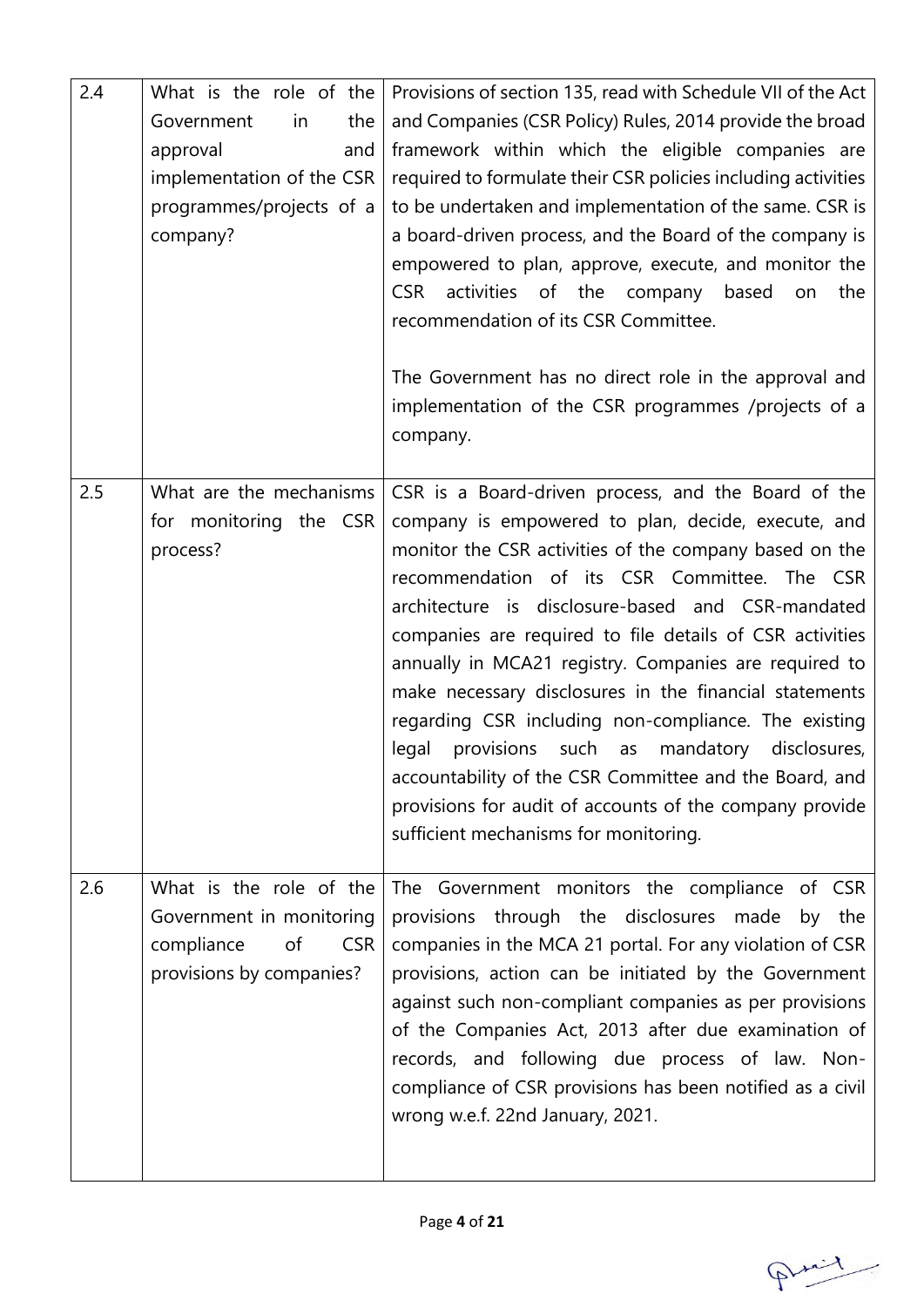| 3.0 | <b>CSR Expenditure</b>                                                                                                                                                         |                                                                                                                                                                                                                                                                                                                                                                                                                                                                                                                                                                                                                                                      |
|-----|--------------------------------------------------------------------------------------------------------------------------------------------------------------------------------|------------------------------------------------------------------------------------------------------------------------------------------------------------------------------------------------------------------------------------------------------------------------------------------------------------------------------------------------------------------------------------------------------------------------------------------------------------------------------------------------------------------------------------------------------------------------------------------------------------------------------------------------------|
| 3.1 | How is average net profit<br>calculated for the purpose<br>of section 135 of the Act?<br>Whether 'profit before tax'<br>or 'profit after tax' is used<br>for such computation? | The average net profit for the purpose of determining the<br>spending on CSR activities is to be computed in<br>accordance with the provisions of section 198 of the Act<br>and will also be exclusive of the items given under rule<br>2(1)(h) of the Companies (CSR Policy) Rules, 2014. Section<br>198 of the Act specifies certain additions/deletions<br>(adjustments) to be made while calculating the net profit<br>of<br>(mainly<br>it -<br>excludes<br>capital<br>company<br>a<br>payments/receipts, income tax, set-off of past losses).<br>Profit Before Tax (PBT) is used for computation of net<br>profit under section 135 of the Act. |
| 3.2 | What is the meaning of the<br>'administrative<br>term<br>overheads? What is the<br>maximum permissible limit<br>administrative<br>for<br>overheads?                            | Administrative overheads are the expenses incurred by the<br>company for 'general management and administration' of<br>CSR functions. However, the expenses which are directly<br>incurred for the designing, implementation, monitoring,<br>and evaluation of a particular CSR project or programme,<br>shall not be included in the administrative overheads.                                                                                                                                                                                                                                                                                      |
|     |                                                                                                                                                                                | Administrative overheads generally comprise of items<br>such as employee costs, utilities, office supplies, legal<br>expenses, etc. However, expenses which are attributed to<br>the project implementation shall be included in project<br>cost only.                                                                                                                                                                                                                                                                                                                                                                                               |
|     |                                                                                                                                                                                | <b>Example:</b> Salary and training for the employees working<br>in the CSR division of a company, stationery cost, travelling<br>expenses, etc. may be categorised as administrative<br>overheads. However, salary of school teachers or other<br>staff, etc. for education-related CSR projects shall be<br>covered under education project cost.                                                                                                                                                                                                                                                                                                  |
|     |                                                                                                                                                                                | permissible limit for administrative<br>maximum<br>The<br>overheads is five per cent of the total CSR expenditure of<br>the company for the financial year.                                                                                                                                                                                                                                                                                                                                                                                                                                                                                          |

Print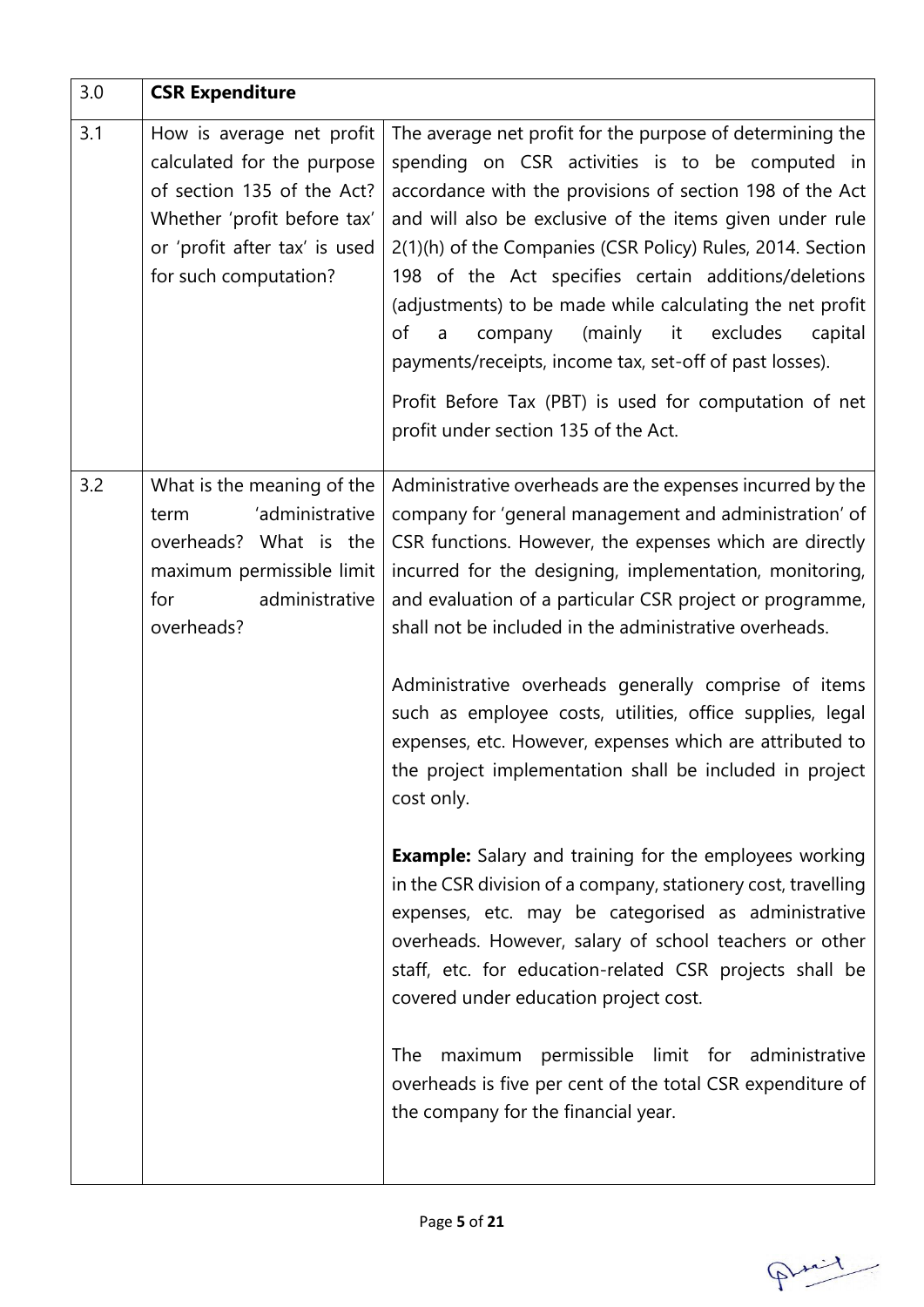| 3.3 | administrative<br>Are<br>overheads applicable only<br>for expenses incurred by<br>the company, or can they<br>be applied to expenses<br>incurred<br>by<br>the<br>implementing agency<br>as<br>well?                        | According to rule 2(1)(b) of the Companies (CSR Policy)<br>Rules, 2014, administrative overheads mean the expenses<br>incurred by the company in the general management and<br>administration of CSR functions in the company.<br>Therefore, expenses incurred by implementing agencies<br>on the management of CSR activities shall not amount to<br>administrative overheads and cannot be claimed by the<br>company.                                                                      |
|-----|----------------------------------------------------------------------------------------------------------------------------------------------------------------------------------------------------------------------------|----------------------------------------------------------------------------------------------------------------------------------------------------------------------------------------------------------------------------------------------------------------------------------------------------------------------------------------------------------------------------------------------------------------------------------------------------------------------------------------------|
| 3.4 | What is the meaning of<br>surplus arising from CSR<br>activities? How can<br>this<br>surplus be utilised?                                                                                                                  | Surplus refers to income generated from the spend on CSR<br>activities, e.g., interest income earned by the implementing<br>agency on funds provided under CSR, revenue received from<br>the CSR projects, disposal/sale of materials used in CSR<br>projects, and other similar income sources.<br>The surplus arising out of CSR activities shall be utilised only<br>for CSR purposes.                                                                                                    |
| 3.5 | Whether contribution to the<br>corpus of an entity is an<br>admissible CSR expenditure?                                                                                                                                    | No, the provision relating to contribution to corpus as<br>admissible CSR expenditure has been amended and the<br>contribution to corpus of any entity is not an admissible CSR<br>expenditure w.e.f. 22 <sup>nd</sup> January, 2021.                                                                                                                                                                                                                                                        |
| 3.6 | as provided under rule 7(4)<br>of Companies (CSR Policy)<br>Rules, 2014, will qualify as<br>admissible CSR expenditure?                                                                                                    | Whether expenses related   Yes, the expenses relating to transfer of capital asset such<br>to transfer of capital asset $\vert$ as stamp duty and registration fees, will qualify as<br>admissible CSR expenditure in the year of such transfer.                                                                                                                                                                                                                                             |
| 3.7 | If a company spends more<br>than<br>the<br>requirement<br>provided<br>under section<br>that<br>135,<br>can<br>excess<br>amount be set off against<br>the mandatory 2% CSR<br>expenditure in succeeding<br>financial years? | Yes, the excess amount can be set off against the required<br>2% CSR expenditure up to the immediately succeeding<br>three financial years subject to compliance with the<br>conditions stipulated under rule 7(3) of the Companies<br>(CSR Policy) Rules, 2014. This position is applicable from<br>22 <sup>nd</sup> January, 2021 and has a prospective effect. Thus, no<br>carry forward shall be allowed for the excess amount<br>spent, if any, in financial years prior to FY 2020-21. |

Print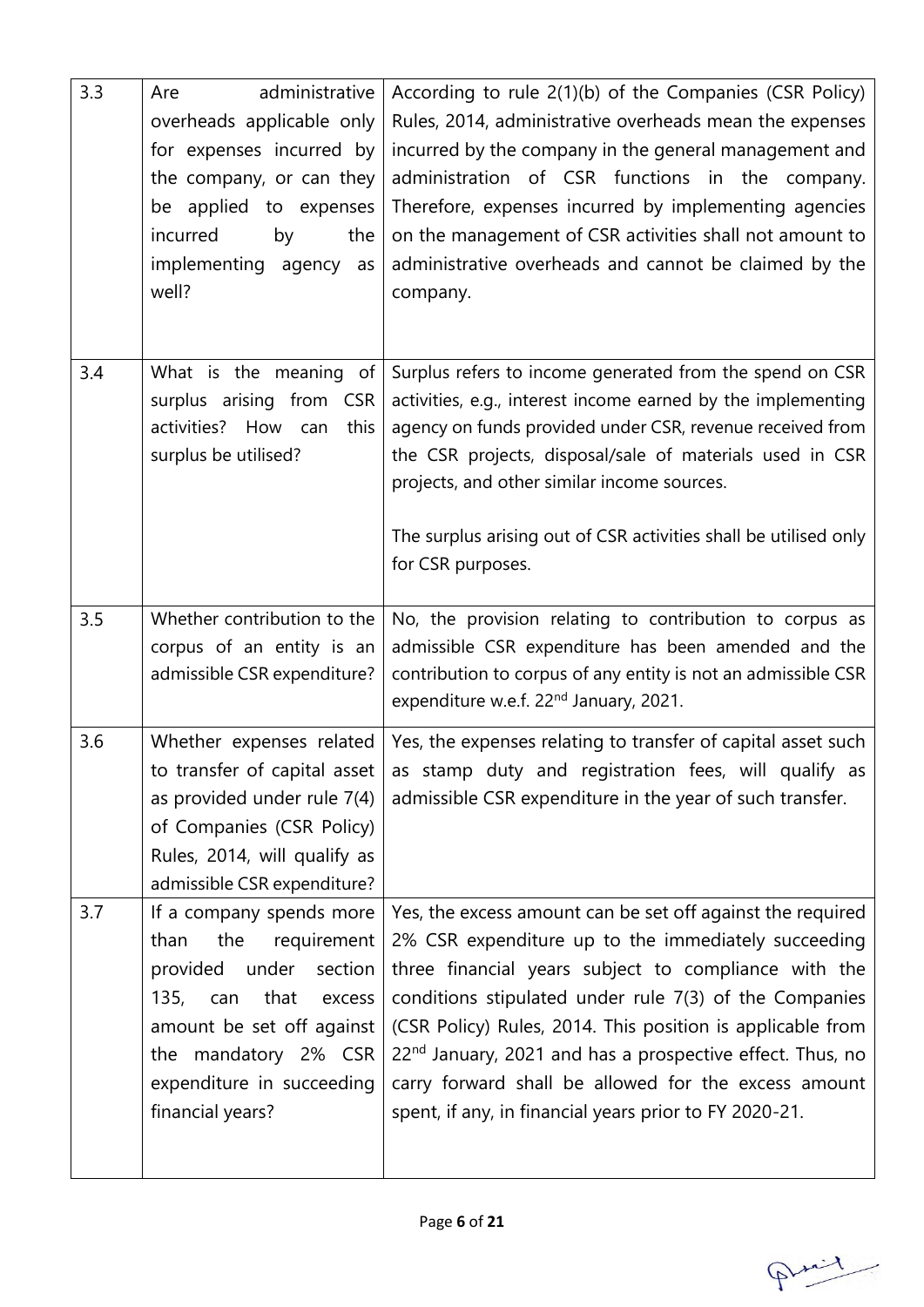| 3.8  | If a company cannot take          | Yes, the law states that the excess CSR amount spent can        |
|------|-----------------------------------|-----------------------------------------------------------------|
|      | the benefit of set off of         | be carried forward up to immediately succeeding three           |
|      | excess amount spent in the        | financial years; thus, in case any excess amount is left for    |
|      | financial<br>previous<br>year     | set off, it will lapse at the end of the said period.           |
|      | of<br>because<br>non-             | <b>Example:</b> In FY 2020-21 a company had spent Rs. 2 crores  |
|      | applicability<br><b>CSR</b><br>of | in excess. In FY 2021-22, it sets-off Rs. 50 lakhs from such    |
|      | provisions, will the excess       | excess. However, from FY 2022-23, the company is no             |
|      | amount lapse?                     | longer subject to CSR provisions under section 135(1). In       |
|      |                                   | such case, the company may continue to retain the               |
|      |                                   | remaining excess CSR of Rs. 1.50 crores up to FY 2023-24,       |
|      |                                   | and thereafter the same shall lapse.                            |
| 3.9  | Whether it is mandatory for       | The first proviso to section 135(5) of the Act provides that    |
|      | companies to carry out CSR        | the company shall give preference to local areas and the        |
|      | in their local areas?             | areas around where it operates. Some activities in              |
|      |                                   | Schedule VII such as welfare activities for war widows, art     |
|      |                                   | and culture, and other similar activities, transcend            |
|      |                                   | geographical boundaries and are applicable across the           |
|      |                                   | country. With the advent of Information & Communication         |
|      |                                   | Technology (ICT) and emergence of new age businesses            |
|      |                                   | like<br>e-commerce<br>companies,<br>process-outsourcing         |
|      |                                   | companies, and aggregator companies, it is becoming             |
|      |                                   | increasingly difficult to determine the local area of various   |
|      |                                   | activities.                                                     |
|      |                                   | The spirit of the Act is to ensure that CSR initiatives are     |
|      |                                   | aligned with the national priorities and<br>enhance             |
|      |                                   | engagement of the corporate sector towards achieving            |
|      |                                   | Sustainable Development Goals (SDGs).                           |
|      |                                   | Thus, the preference to local area in the Act is only           |
|      |                                   | directory and not mandatory in nature and companies             |
|      |                                   | need to balance local area preference with national             |
|      |                                   | priorities.                                                     |
| 3.10 | Whether CSR expenditure of        | No, the amount spent by a company towards CSR cannot be         |
|      | a company can be claimed          | claimed as business expenditure. Explanation 2 to section       |
|      | as a business expenditure?        | 37(1) of the Income Tax Act, 1961 which was inserted through    |
|      |                                   | the Finance Act, 2014 provides that any expenditure incurred    |
|      |                                   | by an assessee on the activities relating to CSR referred to in |
|      |                                   | section 135 of the Companies Act, 2013 shall not be deemed      |
|      |                                   | to be an expenditure incurred by the assessee for the           |
|      |                                   | purposes of the business or profession.                         |

Print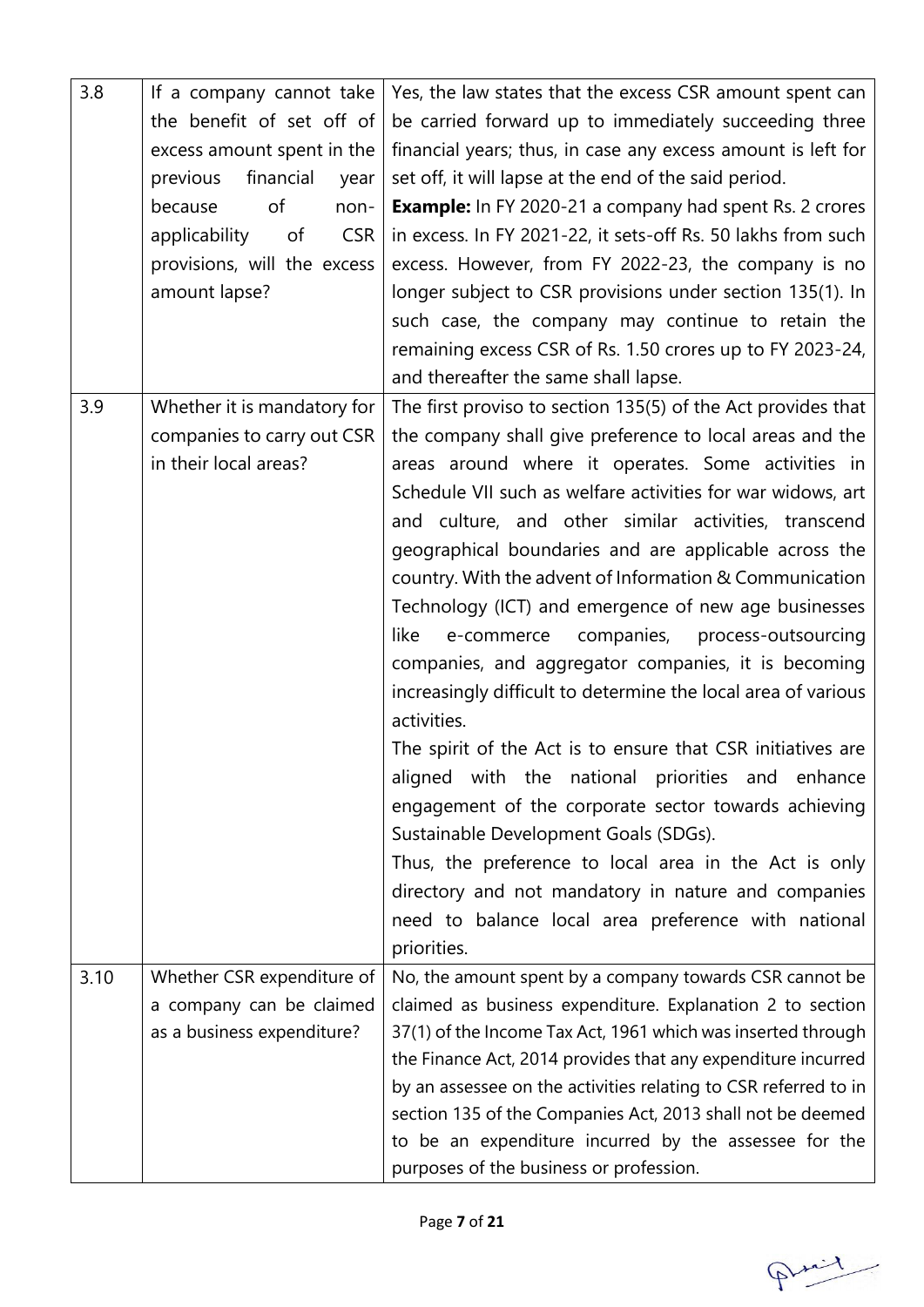| 3.11<br>3.12 | What tax benefits can be<br>availed under CSR?<br>Whether contribution in<br>kind can be monetized to<br><b>CSR</b><br>be<br>shown<br>as<br>expenditure? | No specific tax exemptions have been extended to CSR<br>expenditure. The Finance Act, 2014 also clarifies that<br>expenditure on CSR does not form part of business<br>expenditure.<br>The requirement comes from section 135(5) that states<br>that "The Board of every company shall ensure that it<br>spends" Therefore, CSR contribution cannot be in kind<br>and monetized.                                                                                                                                                                                                                                                                                                                                                   |
|--------------|----------------------------------------------------------------------------------------------------------------------------------------------------------|------------------------------------------------------------------------------------------------------------------------------------------------------------------------------------------------------------------------------------------------------------------------------------------------------------------------------------------------------------------------------------------------------------------------------------------------------------------------------------------------------------------------------------------------------------------------------------------------------------------------------------------------------------------------------------------------------------------------------------|
| 3.13         | Can CSR expenditure be<br>activities<br>incurred<br>on<br>beyond Schedule VII?                                                                           | No, CSR expenditure cannot be incurred on activities<br>beyond Schedule VII of the Act. The activities undertaken<br>in pursuance of the CSR policy must be relatable to<br>Schedule VII of the Companies Act, 2013. The items<br>enlisted in Schedule VII of the Act are broad-based and are<br>intended to cover a wide range of activities. The entries in<br>the said Schedule VII must be interpreted liberally to<br>capture the essence of the subjects enumerated in the said<br>Schedule.                                                                                                                                                                                                                                 |
| 3.14         | different<br>What<br>the<br>are<br>modes of incurring CSR<br>expenditure?                                                                                | CSR expenditure can be incurred in multiple modes:<br>'Activities route', which is a direct mode wherein a<br>(i)<br>company undertakes the CSR projects<br>or -<br>programmes as per Schedule VII of the Act, either<br>by itself or by engaging implementing agencies as<br>prescribed in Companies (CSR Policy) Rules, 2014.<br>'Contribution to funds route', which allows the<br>(ii)<br>contributions to various funds as specified in<br>Schedule VII of the Act.<br>Contribution to incubators and R&D projects, as<br>(iii)<br>specified in item (ix)(a) and contribution to<br>institutes/organisations, engaged in research and<br>development activity, as specified under item (ix)(b)<br>of Schedule VII of the Act. |

Print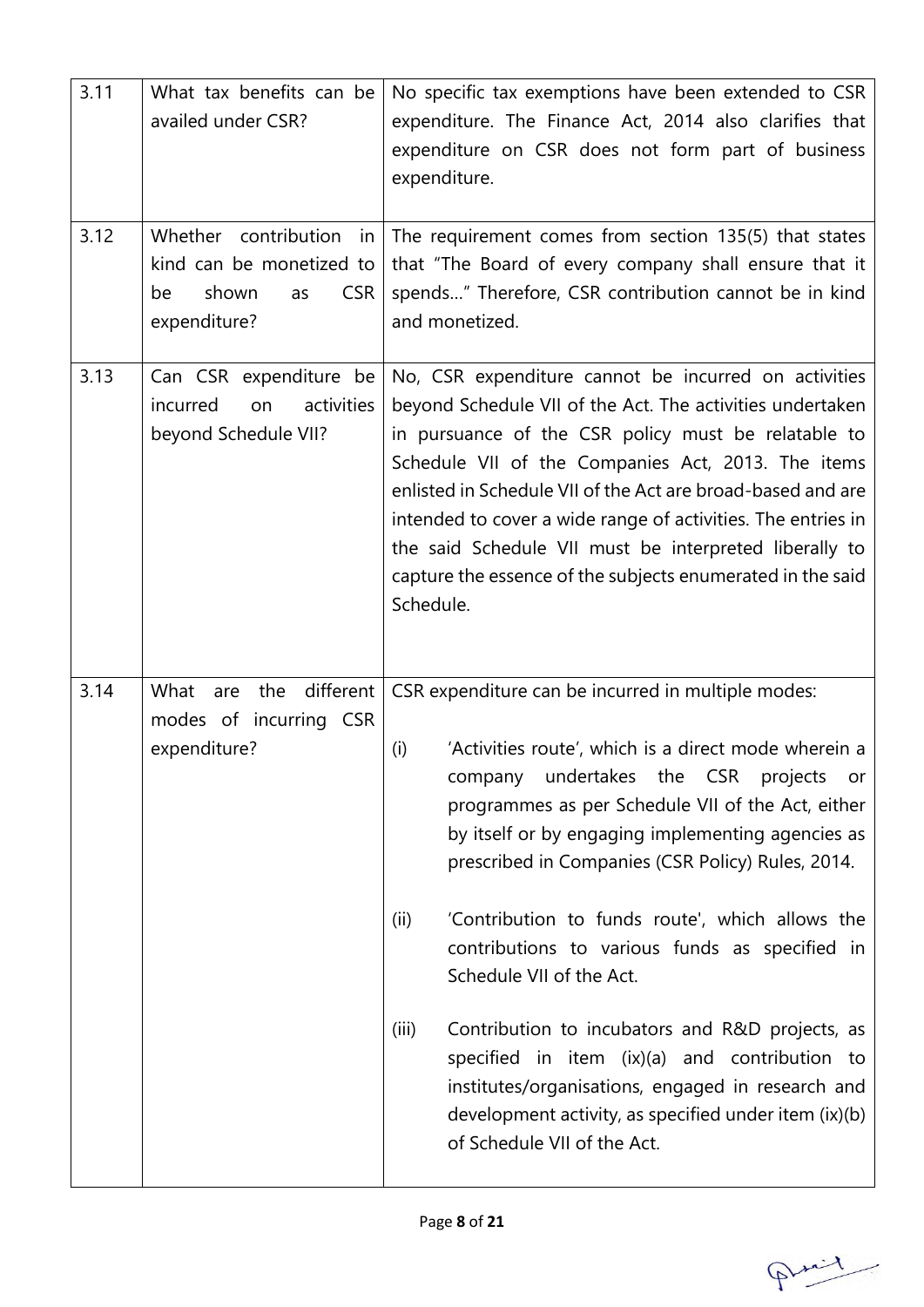| 3.15 | Which<br>funds<br>the<br>are | Contributions to the following funds shall be admissible as |
|------|------------------------------|-------------------------------------------------------------|
|      | specified in Schedule VII of | CSR expenditure:                                            |
|      | the Act for the purpose of   |                                                             |
|      | <b>CSR</b> contribution?     | Swachh Bharat Kosh<br>(i)                                   |
|      |                              | (ii)<br>Clean Ganga Fund                                    |
|      |                              | (iii)<br>Prime Minister's National Relief Fund (PMNRF)      |
|      |                              | Prime Minister's Citizen Assistance and Relief in<br>(iv)   |
|      |                              | <b>Emergency Situations Fund (PM CARES Fund)</b>            |
|      |                              | Any other fund set up by the Central Government<br>(v)      |
|      |                              | and notified by the Ministry of Corporate Affairs, for      |
|      |                              | socio-economic development and relief and                   |
|      |                              | welfare of the Scheduled Castes, the Scheduled              |
|      |                              | Tribes, other backward classes, minorities and              |
|      |                              | women.                                                      |
| 3.16 | Will contribution to any     | No, the Act does not recognise any contribution to any      |
|      | other fund set<br>up<br>for  | other fund, which is not specifically mentioned in Schedule |
|      | carrying out the activities  | VII, as an admissible CSR expenditure.                      |
|      | mentioned in Schedule VII    |                                                             |
|      | of the Act, be an admissible |                                                             |
|      | CSR expenditure?             |                                                             |
| 3.17 | Can CSR funds be utilised    | The objective of CSR provisions is to involve the           |
|      | fund<br>Government<br>to     | corporates as partners in the social development process.   |
|      | schemes?                     | Use of corporate innovations and management skills in       |
|      |                              | the delivery of 'public goods' is at the core of CSR        |
|      |                              | implementation by the companies. Therefore, CSR should      |
|      |                              | not be interpreted as a source of financing the resource    |
|      |                              | gaps in Government Schemes. However, the Board of the       |
|      |                              | eligible company may undertake similar activities           |
|      |                              | independently subject to fulfilment of Companies (CSR       |
|      |                              | Policy) Rules, 2014.                                        |
| 3.18 | Whether involvement of       | No, involvement of employees in CSR projects of a           |
|      | employees of a company in    | company cannot be monetized. Contribution and               |
|      | their CSR projects can be    | involvement of employees in CSR activities of the           |
|      | monetized and accounted      | company will no doubt generate interest/pride in CSR        |
|      | for under the head of 'CSR   | work and promote transformation from Corporate Social       |
|      | expenditure'?                | Responsibility (CSR) as an obligation to Socially           |
|      |                              | Responsible Corporate (SRC) in all aspects of their         |
|      |                              | functioning.<br>therefore,<br>Companies,<br>should<br>be    |
|      |                              | encouraged to involve their employees in CSR activities.    |

Print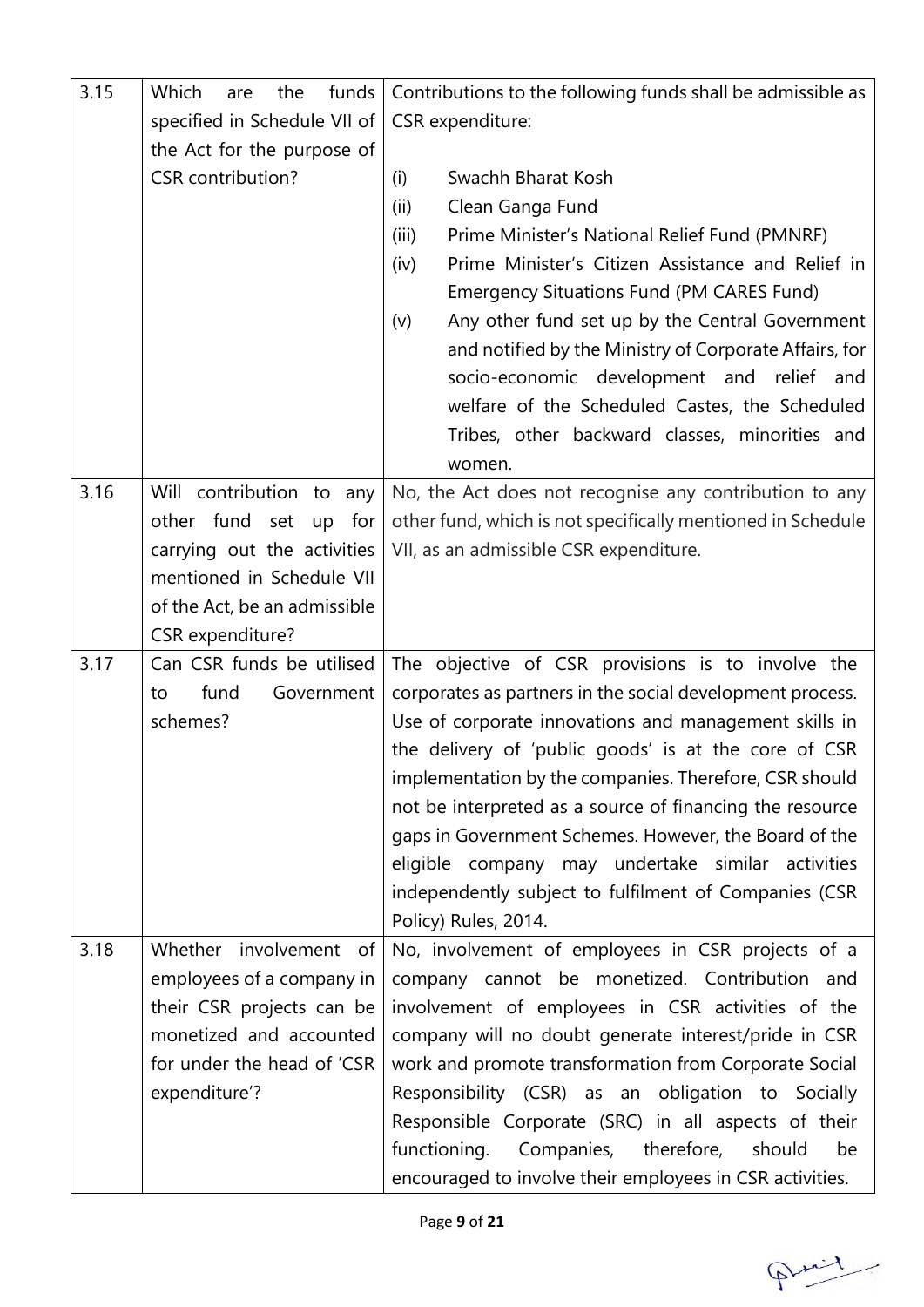| 4.1<br>Which activities do<br>Rule 2(1)(d) of the Companies (CSR Policy) Rules, 2014<br>not<br>eligible<br><b>CSR</b><br>defines CSR and the following activities are specifically<br>qualify<br>as<br>activity?<br>excluded from being considered as eligible CSR activity:<br>(i) Activities undertaken in pursuance of normal course of<br>business of the company.<br>However, exemption is provided for three financial<br>years, till FY 2022-23, to companies engaged in R&D<br>activities for new vaccines, drugs, and medical devices<br>in their normal course of business, related to COVID-<br>19. This exclusion is allowed only in case the companies<br>R&D in collaboration<br>engaged<br>with<br>in<br>are<br>organisations as mentioned in item (ix) of Schedule VII<br>and disclose the same in their Board reports.<br>(ii) Activities undertaken outside India, except for training<br>of Indian sports personnel representing any State or<br>Union Territory at national level or India<br>at<br>international level;<br>(iii) Contribution of any amount, directly or indirectly, to<br>any political party under section 182 of the Act;<br>(iv) Activities benefitting employees of the company as<br>defined in section 2(k) of the Code on Wages, 2019;<br>(v) Sponsorship activities for deriving marketing benefits<br>for products/services;<br>(vi) Activities for fulfilling statutory obligations under any<br>law in force in India.<br>4.2<br>Rule 2(1)(d)(iv) of the Companies (CSR Policy) Rules, 2014<br>Whether the companies can<br>undertake any CSR activity<br>states that any activity benefitting employees of the<br>mentioned under Schedule<br>company shall not be considered as eligible CSR activity. As<br>per the rule, any activity designed exclusively for the benefit<br>VII of the Act for the<br>exclusive benefit of their<br>of employees shall be considered as an "activity benefitting | 4.0 | <b>CSR Activities</b>     |                                                    |
|---------------------------------------------------------------------------------------------------------------------------------------------------------------------------------------------------------------------------------------------------------------------------------------------------------------------------------------------------------------------------------------------------------------------------------------------------------------------------------------------------------------------------------------------------------------------------------------------------------------------------------------------------------------------------------------------------------------------------------------------------------------------------------------------------------------------------------------------------------------------------------------------------------------------------------------------------------------------------------------------------------------------------------------------------------------------------------------------------------------------------------------------------------------------------------------------------------------------------------------------------------------------------------------------------------------------------------------------------------------------------------------------------------------------------------------------------------------------------------------------------------------------------------------------------------------------------------------------------------------------------------------------------------------------------------------------------------------------------------------------------------------------------------------------------------------------------------------------------------------------------------------------------------------------------------------------------------|-----|---------------------------|----------------------------------------------------|
|                                                                                                                                                                                                                                                                                                                                                                                                                                                                                                                                                                                                                                                                                                                                                                                                                                                                                                                                                                                                                                                                                                                                                                                                                                                                                                                                                                                                                                                                                                                                                                                                                                                                                                                                                                                                                                                                                                                                                         |     |                           |                                                    |
|                                                                                                                                                                                                                                                                                                                                                                                                                                                                                                                                                                                                                                                                                                                                                                                                                                                                                                                                                                                                                                                                                                                                                                                                                                                                                                                                                                                                                                                                                                                                                                                                                                                                                                                                                                                                                                                                                                                                                         |     |                           |                                                    |
|                                                                                                                                                                                                                                                                                                                                                                                                                                                                                                                                                                                                                                                                                                                                                                                                                                                                                                                                                                                                                                                                                                                                                                                                                                                                                                                                                                                                                                                                                                                                                                                                                                                                                                                                                                                                                                                                                                                                                         |     |                           |                                                    |
|                                                                                                                                                                                                                                                                                                                                                                                                                                                                                                                                                                                                                                                                                                                                                                                                                                                                                                                                                                                                                                                                                                                                                                                                                                                                                                                                                                                                                                                                                                                                                                                                                                                                                                                                                                                                                                                                                                                                                         |     |                           |                                                    |
|                                                                                                                                                                                                                                                                                                                                                                                                                                                                                                                                                                                                                                                                                                                                                                                                                                                                                                                                                                                                                                                                                                                                                                                                                                                                                                                                                                                                                                                                                                                                                                                                                                                                                                                                                                                                                                                                                                                                                         |     |                           |                                                    |
|                                                                                                                                                                                                                                                                                                                                                                                                                                                                                                                                                                                                                                                                                                                                                                                                                                                                                                                                                                                                                                                                                                                                                                                                                                                                                                                                                                                                                                                                                                                                                                                                                                                                                                                                                                                                                                                                                                                                                         |     |                           |                                                    |
|                                                                                                                                                                                                                                                                                                                                                                                                                                                                                                                                                                                                                                                                                                                                                                                                                                                                                                                                                                                                                                                                                                                                                                                                                                                                                                                                                                                                                                                                                                                                                                                                                                                                                                                                                                                                                                                                                                                                                         |     |                           |                                                    |
|                                                                                                                                                                                                                                                                                                                                                                                                                                                                                                                                                                                                                                                                                                                                                                                                                                                                                                                                                                                                                                                                                                                                                                                                                                                                                                                                                                                                                                                                                                                                                                                                                                                                                                                                                                                                                                                                                                                                                         |     |                           |                                                    |
|                                                                                                                                                                                                                                                                                                                                                                                                                                                                                                                                                                                                                                                                                                                                                                                                                                                                                                                                                                                                                                                                                                                                                                                                                                                                                                                                                                                                                                                                                                                                                                                                                                                                                                                                                                                                                                                                                                                                                         |     |                           |                                                    |
|                                                                                                                                                                                                                                                                                                                                                                                                                                                                                                                                                                                                                                                                                                                                                                                                                                                                                                                                                                                                                                                                                                                                                                                                                                                                                                                                                                                                                                                                                                                                                                                                                                                                                                                                                                                                                                                                                                                                                         |     |                           |                                                    |
|                                                                                                                                                                                                                                                                                                                                                                                                                                                                                                                                                                                                                                                                                                                                                                                                                                                                                                                                                                                                                                                                                                                                                                                                                                                                                                                                                                                                                                                                                                                                                                                                                                                                                                                                                                                                                                                                                                                                                         |     |                           |                                                    |
|                                                                                                                                                                                                                                                                                                                                                                                                                                                                                                                                                                                                                                                                                                                                                                                                                                                                                                                                                                                                                                                                                                                                                                                                                                                                                                                                                                                                                                                                                                                                                                                                                                                                                                                                                                                                                                                                                                                                                         |     |                           |                                                    |
|                                                                                                                                                                                                                                                                                                                                                                                                                                                                                                                                                                                                                                                                                                                                                                                                                                                                                                                                                                                                                                                                                                                                                                                                                                                                                                                                                                                                                                                                                                                                                                                                                                                                                                                                                                                                                                                                                                                                                         |     |                           |                                                    |
|                                                                                                                                                                                                                                                                                                                                                                                                                                                                                                                                                                                                                                                                                                                                                                                                                                                                                                                                                                                                                                                                                                                                                                                                                                                                                                                                                                                                                                                                                                                                                                                                                                                                                                                                                                                                                                                                                                                                                         |     |                           |                                                    |
|                                                                                                                                                                                                                                                                                                                                                                                                                                                                                                                                                                                                                                                                                                                                                                                                                                                                                                                                                                                                                                                                                                                                                                                                                                                                                                                                                                                                                                                                                                                                                                                                                                                                                                                                                                                                                                                                                                                                                         |     |                           |                                                    |
|                                                                                                                                                                                                                                                                                                                                                                                                                                                                                                                                                                                                                                                                                                                                                                                                                                                                                                                                                                                                                                                                                                                                                                                                                                                                                                                                                                                                                                                                                                                                                                                                                                                                                                                                                                                                                                                                                                                                                         |     |                           |                                                    |
|                                                                                                                                                                                                                                                                                                                                                                                                                                                                                                                                                                                                                                                                                                                                                                                                                                                                                                                                                                                                                                                                                                                                                                                                                                                                                                                                                                                                                                                                                                                                                                                                                                                                                                                                                                                                                                                                                                                                                         |     |                           |                                                    |
|                                                                                                                                                                                                                                                                                                                                                                                                                                                                                                                                                                                                                                                                                                                                                                                                                                                                                                                                                                                                                                                                                                                                                                                                                                                                                                                                                                                                                                                                                                                                                                                                                                                                                                                                                                                                                                                                                                                                                         |     |                           |                                                    |
|                                                                                                                                                                                                                                                                                                                                                                                                                                                                                                                                                                                                                                                                                                                                                                                                                                                                                                                                                                                                                                                                                                                                                                                                                                                                                                                                                                                                                                                                                                                                                                                                                                                                                                                                                                                                                                                                                                                                                         |     |                           |                                                    |
|                                                                                                                                                                                                                                                                                                                                                                                                                                                                                                                                                                                                                                                                                                                                                                                                                                                                                                                                                                                                                                                                                                                                                                                                                                                                                                                                                                                                                                                                                                                                                                                                                                                                                                                                                                                                                                                                                                                                                         |     |                           |                                                    |
|                                                                                                                                                                                                                                                                                                                                                                                                                                                                                                                                                                                                                                                                                                                                                                                                                                                                                                                                                                                                                                                                                                                                                                                                                                                                                                                                                                                                                                                                                                                                                                                                                                                                                                                                                                                                                                                                                                                                                         |     |                           |                                                    |
|                                                                                                                                                                                                                                                                                                                                                                                                                                                                                                                                                                                                                                                                                                                                                                                                                                                                                                                                                                                                                                                                                                                                                                                                                                                                                                                                                                                                                                                                                                                                                                                                                                                                                                                                                                                                                                                                                                                                                         |     |                           |                                                    |
|                                                                                                                                                                                                                                                                                                                                                                                                                                                                                                                                                                                                                                                                                                                                                                                                                                                                                                                                                                                                                                                                                                                                                                                                                                                                                                                                                                                                                                                                                                                                                                                                                                                                                                                                                                                                                                                                                                                                                         |     |                           |                                                    |
|                                                                                                                                                                                                                                                                                                                                                                                                                                                                                                                                                                                                                                                                                                                                                                                                                                                                                                                                                                                                                                                                                                                                                                                                                                                                                                                                                                                                                                                                                                                                                                                                                                                                                                                                                                                                                                                                                                                                                         |     |                           |                                                    |
|                                                                                                                                                                                                                                                                                                                                                                                                                                                                                                                                                                                                                                                                                                                                                                                                                                                                                                                                                                                                                                                                                                                                                                                                                                                                                                                                                                                                                                                                                                                                                                                                                                                                                                                                                                                                                                                                                                                                                         |     |                           |                                                    |
|                                                                                                                                                                                                                                                                                                                                                                                                                                                                                                                                                                                                                                                                                                                                                                                                                                                                                                                                                                                                                                                                                                                                                                                                                                                                                                                                                                                                                                                                                                                                                                                                                                                                                                                                                                                                                                                                                                                                                         |     |                           |                                                    |
|                                                                                                                                                                                                                                                                                                                                                                                                                                                                                                                                                                                                                                                                                                                                                                                                                                                                                                                                                                                                                                                                                                                                                                                                                                                                                                                                                                                                                                                                                                                                                                                                                                                                                                                                                                                                                                                                                                                                                         |     |                           |                                                    |
|                                                                                                                                                                                                                                                                                                                                                                                                                                                                                                                                                                                                                                                                                                                                                                                                                                                                                                                                                                                                                                                                                                                                                                                                                                                                                                                                                                                                                                                                                                                                                                                                                                                                                                                                                                                                                                                                                                                                                         |     |                           |                                                    |
|                                                                                                                                                                                                                                                                                                                                                                                                                                                                                                                                                                                                                                                                                                                                                                                                                                                                                                                                                                                                                                                                                                                                                                                                                                                                                                                                                                                                                                                                                                                                                                                                                                                                                                                                                                                                                                                                                                                                                         |     |                           |                                                    |
|                                                                                                                                                                                                                                                                                                                                                                                                                                                                                                                                                                                                                                                                                                                                                                                                                                                                                                                                                                                                                                                                                                                                                                                                                                                                                                                                                                                                                                                                                                                                                                                                                                                                                                                                                                                                                                                                                                                                                         |     |                           |                                                    |
|                                                                                                                                                                                                                                                                                                                                                                                                                                                                                                                                                                                                                                                                                                                                                                                                                                                                                                                                                                                                                                                                                                                                                                                                                                                                                                                                                                                                                                                                                                                                                                                                                                                                                                                                                                                                                                                                                                                                                         |     | employees, workers<br>and | employees" and will not qualify as permissible CSR |
| their family members?<br>expenditure. The spirit behind any CSR activity is to benefit                                                                                                                                                                                                                                                                                                                                                                                                                                                                                                                                                                                                                                                                                                                                                                                                                                                                                                                                                                                                                                                                                                                                                                                                                                                                                                                                                                                                                                                                                                                                                                                                                                                                                                                                                                                                                                                                  |     |                           |                                                    |
| the public at large and the activity should be non-                                                                                                                                                                                                                                                                                                                                                                                                                                                                                                                                                                                                                                                                                                                                                                                                                                                                                                                                                                                                                                                                                                                                                                                                                                                                                                                                                                                                                                                                                                                                                                                                                                                                                                                                                                                                                                                                                                     |     |                           |                                                    |
| discriminatory to any class of beneficiaries. However, any                                                                                                                                                                                                                                                                                                                                                                                                                                                                                                                                                                                                                                                                                                                                                                                                                                                                                                                                                                                                                                                                                                                                                                                                                                                                                                                                                                                                                                                                                                                                                                                                                                                                                                                                                                                                                                                                                              |     |                           |                                                    |
| activity which is not designed to benefit employees solely,<br>but the public at large, and if the employees and their family                                                                                                                                                                                                                                                                                                                                                                                                                                                                                                                                                                                                                                                                                                                                                                                                                                                                                                                                                                                                                                                                                                                                                                                                                                                                                                                                                                                                                                                                                                                                                                                                                                                                                                                                                                                                                           |     |                           |                                                    |
| members are incidental beneficiaries, then, such activity                                                                                                                                                                                                                                                                                                                                                                                                                                                                                                                                                                                                                                                                                                                                                                                                                                                                                                                                                                                                                                                                                                                                                                                                                                                                                                                                                                                                                                                                                                                                                                                                                                                                                                                                                                                                                                                                                               |     |                           |                                                    |
| would not be considered as "activity benefitting employees"                                                                                                                                                                                                                                                                                                                                                                                                                                                                                                                                                                                                                                                                                                                                                                                                                                                                                                                                                                                                                                                                                                                                                                                                                                                                                                                                                                                                                                                                                                                                                                                                                                                                                                                                                                                                                                                                                             |     |                           |                                                    |
| and will qualify as eligible CSR activity.                                                                                                                                                                                                                                                                                                                                                                                                                                                                                                                                                                                                                                                                                                                                                                                                                                                                                                                                                                                                                                                                                                                                                                                                                                                                                                                                                                                                                                                                                                                                                                                                                                                                                                                                                                                                                                                                                                              |     |                           |                                                    |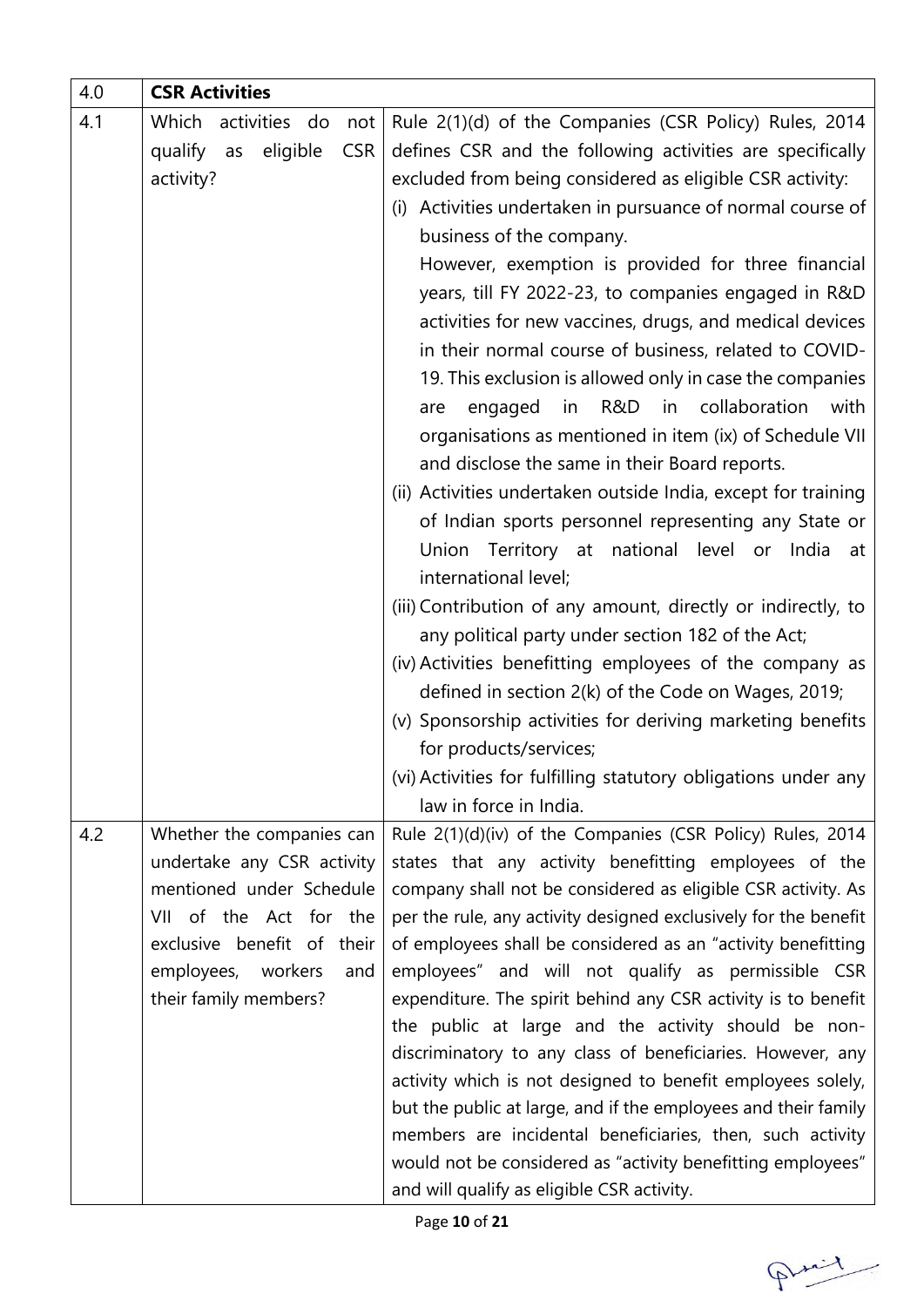| 4.3 | What is the meaning of<br>sponsorship<br>activities<br>deriving marketing benefits<br>for company's products or<br>services?                    | Sponsorship activities of an event are done with an aim of<br>deriving marketing benefits for a company's product or<br>services. The intent of CSR is to encourage companies to<br>undertake the activities in a project or programme mode<br>rather than as a one-off event. Companies shall not use<br>CSR purely as a marketing or brand building tool for their     |
|-----|-------------------------------------------------------------------------------------------------------------------------------------------------|--------------------------------------------------------------------------------------------------------------------------------------------------------------------------------------------------------------------------------------------------------------------------------------------------------------------------------------------------------------------------|
|     |                                                                                                                                                 | business, but brand building as a collateral benefit does<br>not vitiate the spirit of CSR.                                                                                                                                                                                                                                                                              |
| 4.4 | Are activities undertaken by<br>companies outside India<br>for the benefit of resident<br>Indians,<br>permitted<br>as<br>eligible CSR activity? | Rule 2(1)(d)(ii) of the Companies (CSR Policy) Rules, 2014<br>clearly states that any activity undertaken by the company<br>outside India shall not be an eligible CSR activity. The only<br>exception is training of Indian sports personnel<br>representing any State or Union Territory at national or<br>international level.                                        |
| 4.5 | How can companies with<br>small CSR funds take up<br>CSR activities in a project<br>mode?                                                       | A well-designed CSR project can be managed with small<br>CSR funds as well.<br>Further, there is a provision in the Companies (CSR Policy)<br>Rules, 2014 that enables such companies to collaborate<br>with other companies for undertaking CSR activities by<br>way of pooling their CSR resources. (Refer rule 4(4) in<br><b>Companies (CSR Policy) Rules, 2014).</b> |
| 5.0 | <b>CSR Implementation</b>                                                                                                                       |                                                                                                                                                                                                                                                                                                                                                                          |
| 5.1 | are the<br>different<br>What<br>modes of implementation<br>of CSR activities?                                                                   | Pursuant to rule 4 of the Companies (CSR Policy) Rules,<br>2014 a company may undertake CSR activities through<br>following three modes of implementation:                                                                                                                                                                                                               |
|     |                                                                                                                                                 | Implementation by the company itself<br>(i)<br>(ii) Implementation<br>through eligible implementing                                                                                                                                                                                                                                                                      |
|     |                                                                                                                                                 | agencies as prescribed under sub-rule (1) of rule 4.<br>(iii) Implementation in collaboration with one or more<br>companies as prescribed under sub-rule (4) of rule 4.                                                                                                                                                                                                  |

Print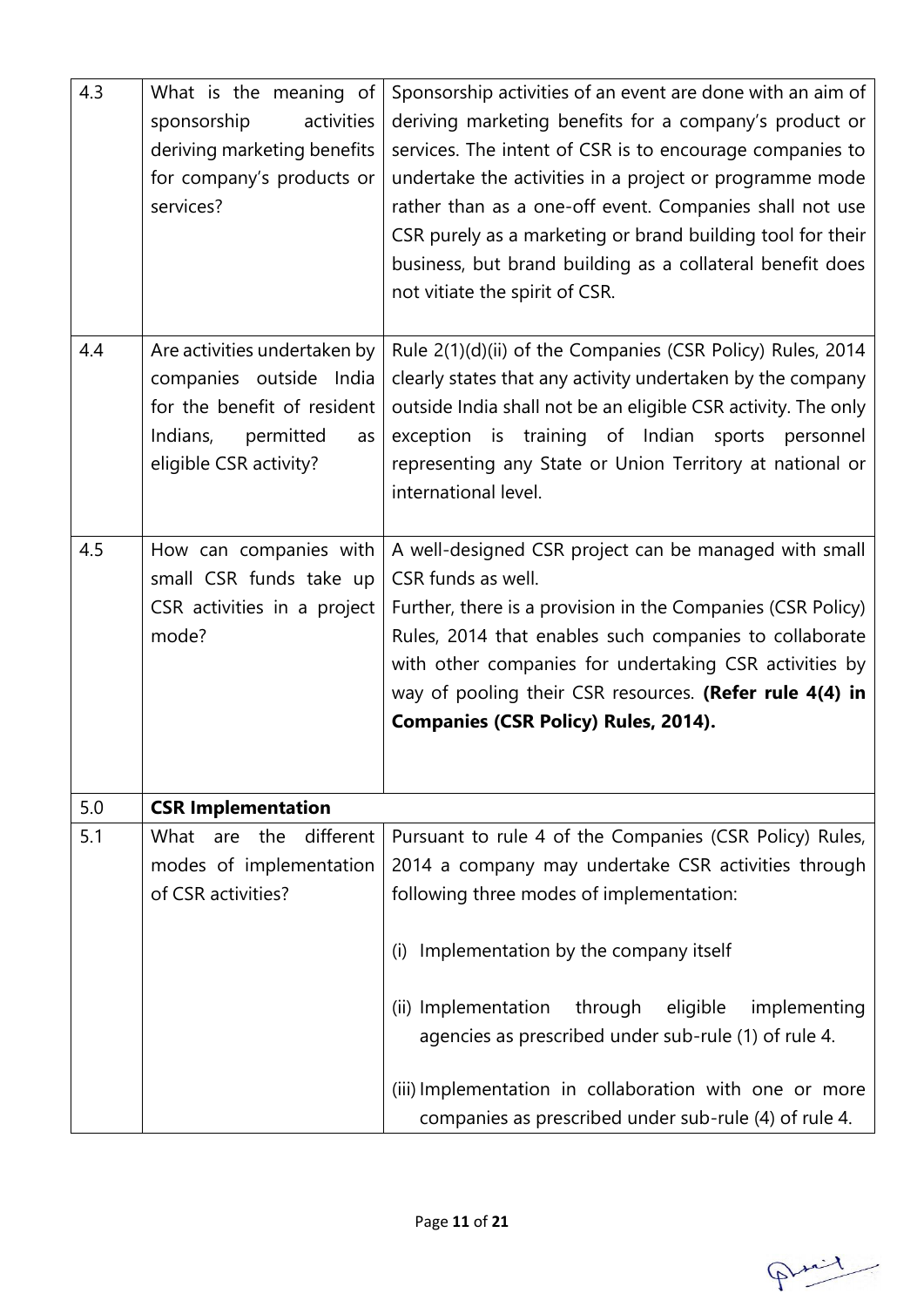| 5.2 | Which entities are eligible to       | Rule 4(1) of the Companies (CSR Policy) Rules, 2014 provides                                                                                                                                                                                                                                                                                                                                                                                                                                                                                                                                                                                                                                                                                                                                                                                                                        |
|-----|--------------------------------------|-------------------------------------------------------------------------------------------------------------------------------------------------------------------------------------------------------------------------------------------------------------------------------------------------------------------------------------------------------------------------------------------------------------------------------------------------------------------------------------------------------------------------------------------------------------------------------------------------------------------------------------------------------------------------------------------------------------------------------------------------------------------------------------------------------------------------------------------------------------------------------------|
|     | implementing<br>an<br>act as         | the eligible entities which can act as an implementing agency                                                                                                                                                                                                                                                                                                                                                                                                                                                                                                                                                                                                                                                                                                                                                                                                                       |
|     | agency for undertaking CSR           | for undertaking CSR activities. These are:                                                                                                                                                                                                                                                                                                                                                                                                                                                                                                                                                                                                                                                                                                                                                                                                                                          |
|     | activities?                          | Entity established by the company itself or along with any<br>(i)<br>other company - a company established under section 8<br>of the Act, or a registered public trust or a registered<br>society, registered under section 12A and 80G of the<br>Income Tax Act, 1961.<br>(ii) Entity established by the Central Government or State<br>Government $-$ a company established under section 8 of<br>the Act, or a registered trust or a registered society.<br>(iii) Statutory bodies – any entity established under an Act of<br>Parliament or a State legislature.<br>(iv) Other bodies – a company established under section 8 of<br>the Act, or a registered public trust or a registered society,<br>registered under section 12A and 80G of the Income Tax<br>Act, 1961, and having an established track record of at<br>least three years in undertaking similar activities. |
| 5.3 | Whether all three types of           | Yes, as per rule $4(1)$ all three types of entities – a company                                                                                                                                                                                                                                                                                                                                                                                                                                                                                                                                                                                                                                                                                                                                                                                                                     |
|     | entities<br>$\equiv$<br>company<br>a | established under section 8 of the Act, or a registered                                                                                                                                                                                                                                                                                                                                                                                                                                                                                                                                                                                                                                                                                                                                                                                                                             |
|     | established under section 8          | public trust, or a registered society are required to have                                                                                                                                                                                                                                                                                                                                                                                                                                                                                                                                                                                                                                                                                                                                                                                                                          |
|     | of the Act, or a registered          | income-tax registration u/s 12A as well as 80G of the                                                                                                                                                                                                                                                                                                                                                                                                                                                                                                                                                                                                                                                                                                                                                                                                                               |
|     | public trust, or a registered        | Income Tax Act, 1961 to act as implementing agency,                                                                                                                                                                                                                                                                                                                                                                                                                                                                                                                                                                                                                                                                                                                                                                                                                                 |
|     | society, are required to             | except for any entities established by Central or State                                                                                                                                                                                                                                                                                                                                                                                                                                                                                                                                                                                                                                                                                                                                                                                                                             |
|     | have<br>income-tax                   | Government.                                                                                                                                                                                                                                                                                                                                                                                                                                                                                                                                                                                                                                                                                                                                                                                                                                                                         |
|     | registration u/s 12A as well         |                                                                                                                                                                                                                                                                                                                                                                                                                                                                                                                                                                                                                                                                                                                                                                                                                                                                                     |
|     | as 80G of the Income Tax             |                                                                                                                                                                                                                                                                                                                                                                                                                                                                                                                                                                                                                                                                                                                                                                                                                                                                                     |
|     | Act, 1961?                           |                                                                                                                                                                                                                                                                                                                                                                                                                                                                                                                                                                                                                                                                                                                                                                                                                                                                                     |
| 5.4 | What<br>by<br>is<br>meant            | Registered public trust (as referred to in rule 4(1) of the                                                                                                                                                                                                                                                                                                                                                                                                                                                                                                                                                                                                                                                                                                                                                                                                                         |
|     | 'registered public trusts' in        | Companies (CSR Policy) Rules, 2014) would include trusts                                                                                                                                                                                                                                                                                                                                                                                                                                                                                                                                                                                                                                                                                                                                                                                                                            |
|     | where<br>such<br>states              | registered under the Income Tax Act, 1961 in respect of                                                                                                                                                                                                                                                                                                                                                                                                                                                                                                                                                                                                                                                                                                                                                                                                                             |
|     | registration<br>is<br>not            | those states where registration of public trusts is not                                                                                                                                                                                                                                                                                                                                                                                                                                                                                                                                                                                                                                                                                                                                                                                                                             |
|     | mandatory?                           | mandatory.                                                                                                                                                                                                                                                                                                                                                                                                                                                                                                                                                                                                                                                                                                                                                                                                                                                                          |
| 5.5 | What is the purpose of               | The identification of suitable implementing agencies is a                                                                                                                                                                                                                                                                                                                                                                                                                                                                                                                                                                                                                                                                                                                                                                                                                           |
|     | registration<br>of<br>the            | Registration<br>major<br>concern<br>for<br>companies.<br>of                                                                                                                                                                                                                                                                                                                                                                                                                                                                                                                                                                                                                                                                                                                                                                                                                         |
|     | implementing agency<br>on            | implementing agencies on MCA21 portal is aimed at                                                                                                                                                                                                                                                                                                                                                                                                                                                                                                                                                                                                                                                                                                                                                                                                                                   |
|     | MCA21 portal?                        | creating a database of such agencies for companies who                                                                                                                                                                                                                                                                                                                                                                                                                                                                                                                                                                                                                                                                                                                                                                                                                              |
|     |                                      | may want to engage them. Further, this will bring                                                                                                                                                                                                                                                                                                                                                                                                                                                                                                                                                                                                                                                                                                                                                                                                                                   |
|     |                                      | accountability and transparency in the implementation of                                                                                                                                                                                                                                                                                                                                                                                                                                                                                                                                                                                                                                                                                                                                                                                                                            |
|     |                                      | CSR activities and thereby strengthen the CSR eco-system.                                                                                                                                                                                                                                                                                                                                                                                                                                                                                                                                                                                                                                                                                                                                                                                                                           |

Print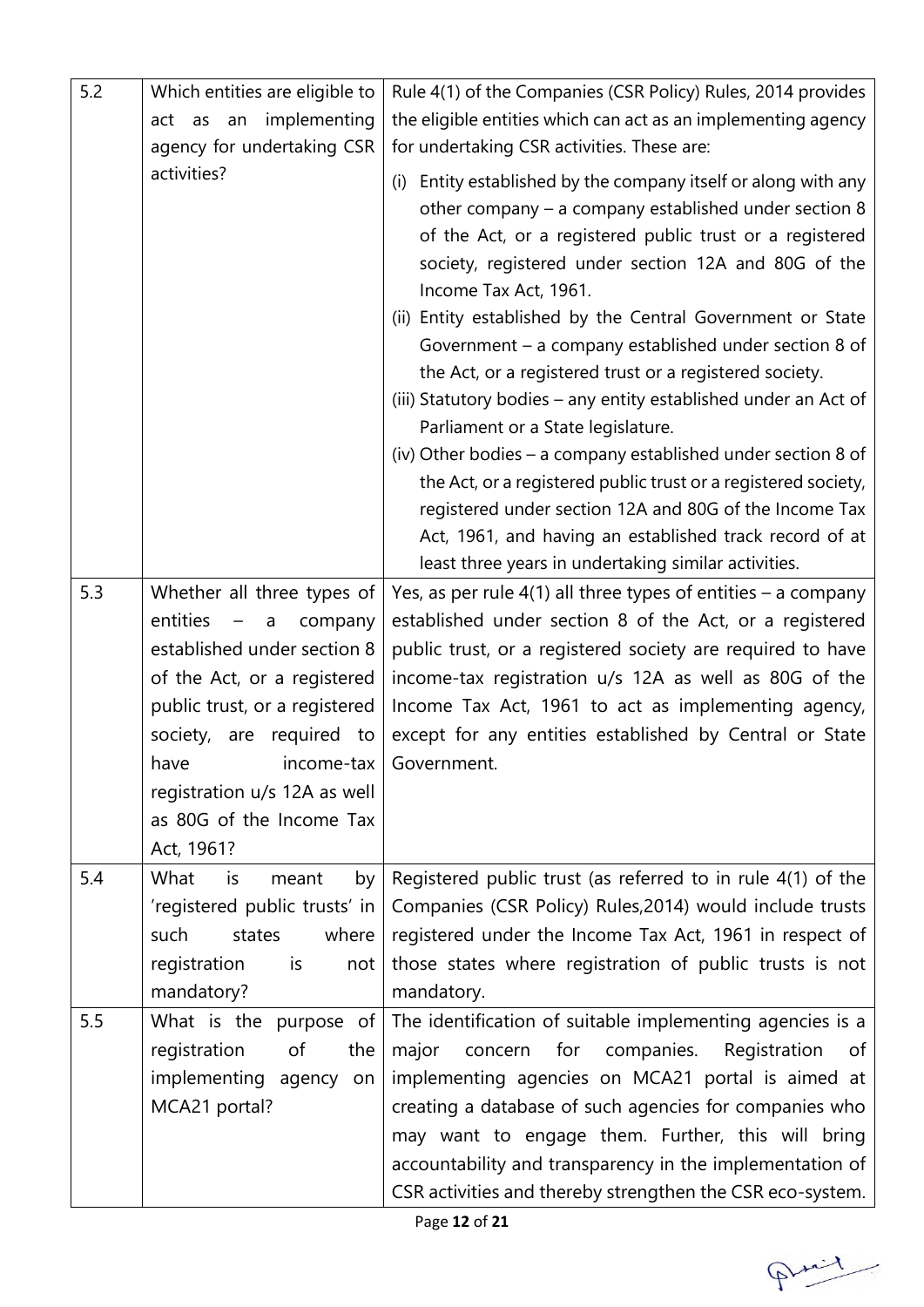| 5.6  | Is it mandatory for every       | Yes, every implementing agency mentioned in rule 4(1) of                      |
|------|---------------------------------|-------------------------------------------------------------------------------|
|      | implementing agency to          | the Companies (CSR Policy) Rules, 2014 shall mandatorily                      |
|      | register on the MCA21           | register itself in the MCA21 portal w.e.f. 01 <sup>st</sup> April 2021 in     |
|      | portal?                         | order to enable it to undertake CSR activities on behalf of                   |
|      |                                 | the company.                                                                  |
| 5.7  | Whether<br>ongoing<br>an        | Since the requirement of registration has commenced                           |
|      | project approved prior to       | from 01 <sup>st</sup> April, 2021, any ongoing project which has been         |
|      | April 01, 2021, may<br>be       | approved between 22 <sup>nd</sup> January, 2021 and 31 <sup>st</sup> March,   |
|      | implemented<br>by<br>an         | 2021, may be carried out by an implementing agency                            |
|      | implementing agency not         | which is not registered in MCA21 portal.                                      |
|      | MCA21<br>registered<br>on       | However, the unregistered implementing agency is                              |
|      | portal?                         | required to register in MCA21 portal before undertaking                       |
|      |                                 | any new project after 01 <sup>st</sup> April, 2021.                           |
| 5.8  | Whether registration<br>of      | No. The question of filing e-form CSR-1 does not arise in                     |
|      | implementing agency<br>by       | case the company carries out CSR activities directly.                         |
|      | filing e-form<br>CSR-1<br>is.   |                                                                               |
|      | mandatory in case the           |                                                                               |
|      | company carries out CSR         |                                                                               |
|      | activities directly?            |                                                                               |
| 5.9  | Can<br>international            | No, an international organisation cannot act as an                            |
|      | organisations act as an         | implementing agency.                                                          |
|      | implementing agency?            |                                                                               |
| 5.10 | What<br>of<br>is<br>the<br>role | Pursuant to rule 4(3) of the Companies (CSR Policy) Rules,                    |
|      | international organisations     | 2014, a company can engage international organisations                        |
|      | in the context of CSR?          | for the limited purposes of designing, monitoring, and                        |
|      |                                 | evaluation of the CSR projects or programmes, or for                          |
|      |                                 | capacity building of personnel of the company involved in                     |
|      |                                 | CSR activities.                                                               |
| 6.0  | <b>Ongoing Project</b>          |                                                                               |
| 6.1  | What is the meaning of          | Ongoing project has been defined under rule 2(1)(i) of the                    |
|      | 'ongoing project'? Which        | Companies (CSR Policy) Rules, 2014 as:                                        |
|      | projects can be considered      |                                                                               |
|      | as ongoing?                     | a multi-year project, stretching over more than one<br>(i)<br>financial year; |
|      |                                 | (ii) having a timeline not exceeding three years excluding                    |
|      |                                 | the year of commencement;                                                     |
|      |                                 | (iii) includes such project that was initially not approved as                |
|      |                                 | a multi-year project but whose duration has been                              |

Print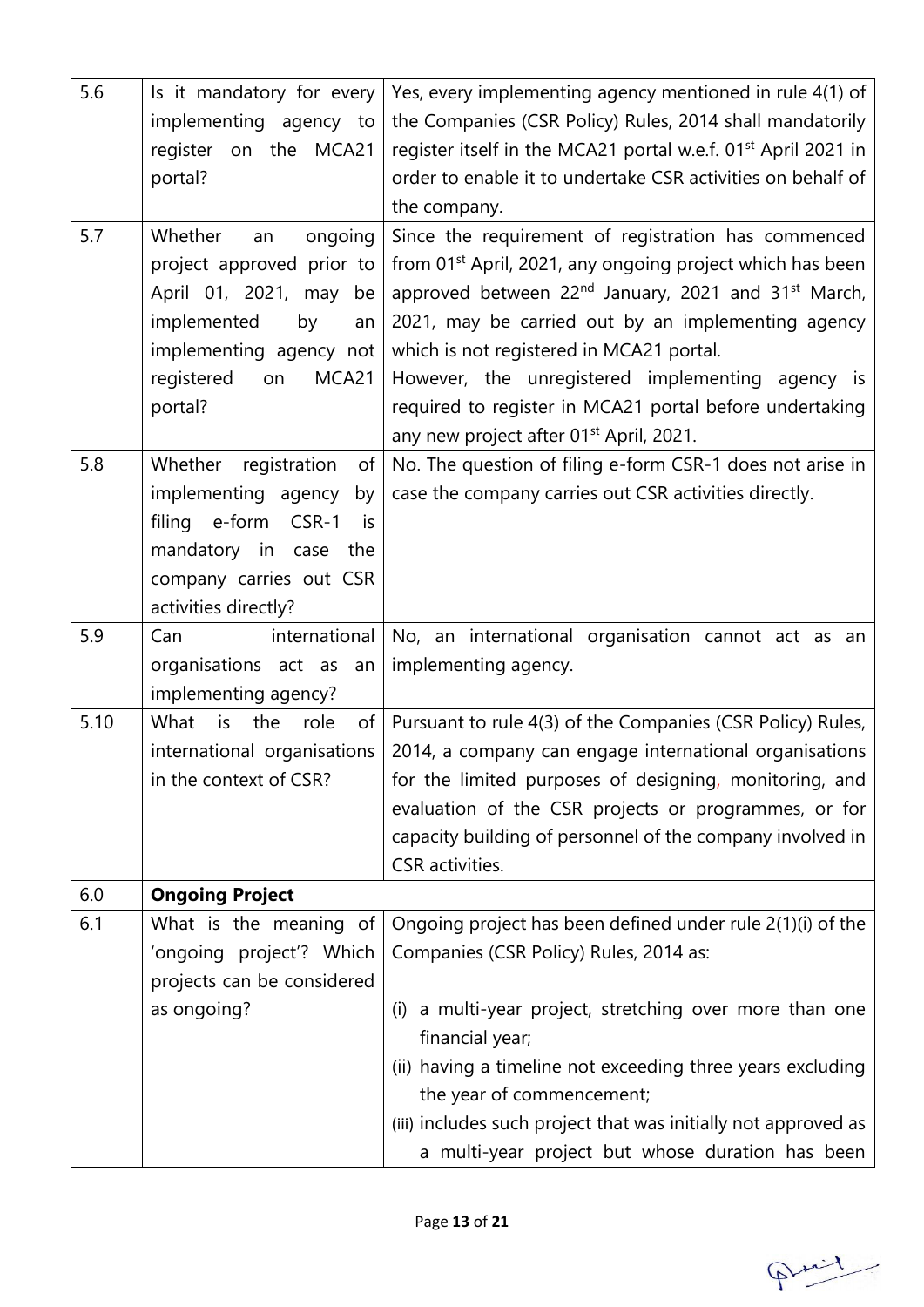|     |                                                                                                                                                                                                  | extended beyond one year by the Board based on<br>reasonable justification.                                                                                                                                                                                                                                                                                                                                                                                                                                                                                                                        |
|-----|--------------------------------------------------------------------------------------------------------------------------------------------------------------------------------------------------|----------------------------------------------------------------------------------------------------------------------------------------------------------------------------------------------------------------------------------------------------------------------------------------------------------------------------------------------------------------------------------------------------------------------------------------------------------------------------------------------------------------------------------------------------------------------------------------------------|
|     |                                                                                                                                                                                                  | The project should have commenced within the financial<br>year to be termed as 'ongoing'. The intent is to include a<br>project which has an identifiable commencement and<br>completion dates. After the completion of any ongoing<br>project, the Board of the company is free to design any<br>other project related to operation and maintenance of<br>such completed projects in a manner as may be deemed<br>fit on a case-to-case basis.                                                                                                                                                    |
|     |                                                                                                                                                                                                  | <b>Note:</b> The term 'year' refers to financial year as defined in<br>section 2(41) of the Act.                                                                                                                                                                                                                                                                                                                                                                                                                                                                                                   |
| 6.2 | When<br>will<br>ongoing<br>an<br>project be<br>regarded<br>as<br>'commenced'?                                                                                                                    | An ongoing project will have 'commenced' when the<br>company has either issued the work order pertaining to<br>the project or awarded the contract for execution of the<br>project.                                                                                                                                                                                                                                                                                                                                                                                                                |
| 6.3 | is<br>maximum<br>What<br>the<br>permissible time period for<br>any ongoing project? Can<br>the time period of an<br>ongoing<br>project<br>be<br>extended<br>beyond<br>the<br>permissible period? | As per the definition of an ongoing project, the maximum<br>permissible time period shall be three financial years<br>excluding the financial year in which it is commenced i.e.,<br>$(1+3)$ financial years.<br>Under no circumstances shall the time period of an<br>ongoing project be extended beyond its permissible limit.                                                                                                                                                                                                                                                                   |
| 6.4 | What<br>the<br>are<br>responsibilities<br>οf<br>the<br><b>Board</b><br>ongoing<br>in case<br>projects are undertaken by<br>the company?                                                          | In case of ongoing projects, the major responsibilities of<br>the Board, inter-alia, include:<br>(i) identification of the ongoing projects;<br>(ii) year-wise allocation of funds;<br>(iii) transferring the unspent money to a separate bank<br>account as prescribed under sub-section (6) of section<br>135;<br>(iv) monitoring the implementation of the projects with<br>reference to the approved timelines and year-wise<br>allocation; and<br>$(v)$ making<br>modifications, if<br>for<br>smooth<br>any,<br>implementation of the projects within the overall<br>permissible time period. |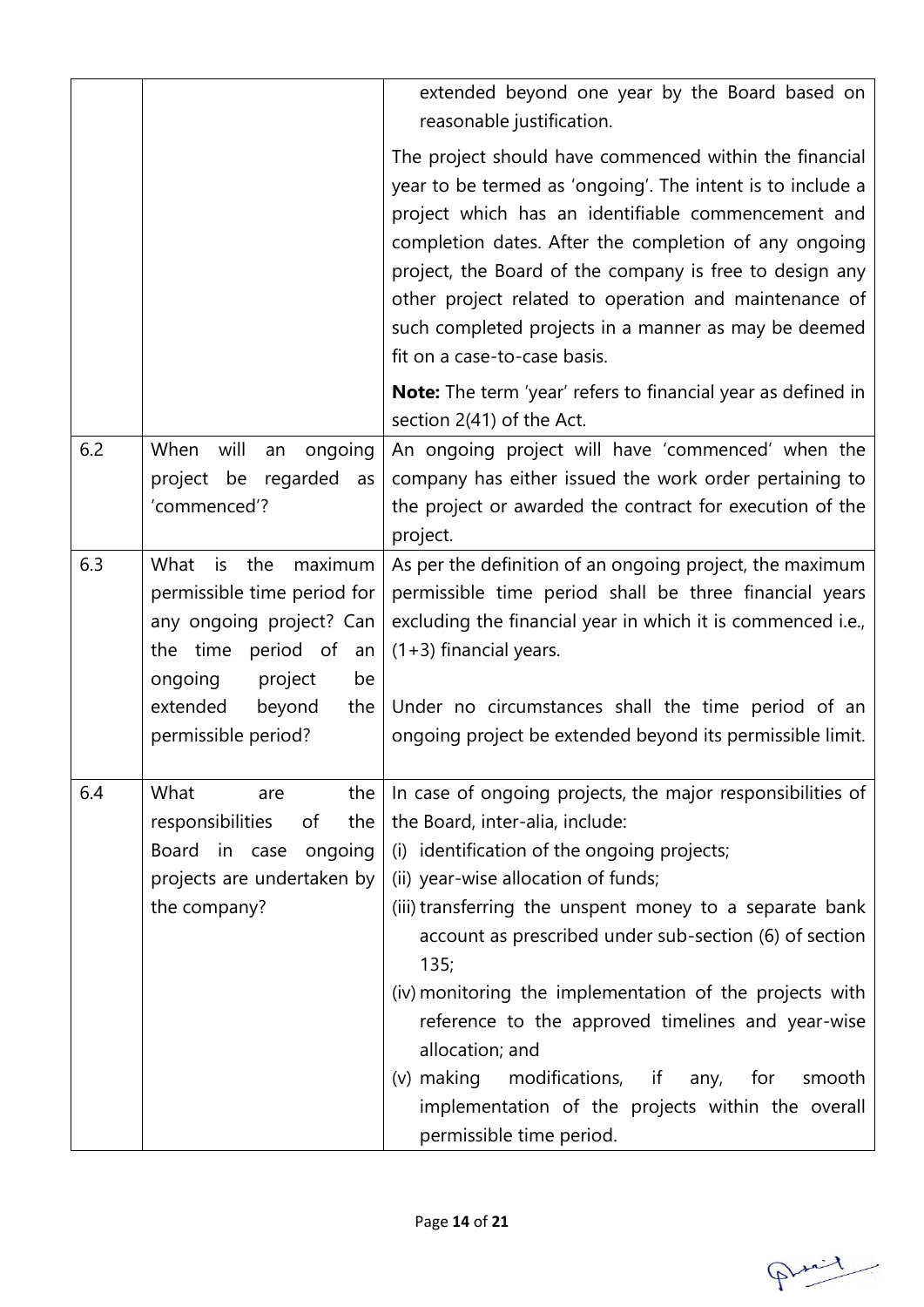| 6.5 | Can ongoing projects be<br>implemented<br>through<br>implementing agencies?                                                                                    | Rules, 2014.                                                                                                         | Yes, once the Board approves a project as an ongoing<br>project, then it can choose to implement the project either<br>itself, or through any of the implementing agencies as<br>mentioned in rule 4(1) of the Companies (CSR Policy)                                                                                                                                                                                                                               |                                                                                                         |
|-----|----------------------------------------------------------------------------------------------------------------------------------------------------------------|----------------------------------------------------------------------------------------------------------------------|---------------------------------------------------------------------------------------------------------------------------------------------------------------------------------------------------------------------------------------------------------------------------------------------------------------------------------------------------------------------------------------------------------------------------------------------------------------------|---------------------------------------------------------------------------------------------------------|
| 6.6 | Does the Board have the<br>abandon<br>power<br>to<br>or<br>modify an ongoing project<br>within<br>permissible<br>the<br>period of three years?                 |                                                                                                                      | As per provisions of the CSR Rules, the Board may<br>abandon or modify an ongoing project, partially or wholly,<br>under exceptional circumstances, during the prescribed<br>project period as per the recommendation of its CSR<br>Committee, and by providing reasonable justification to<br>that effect. It is important to keep in mind that the<br>maximum permissible period for an ongoing project is<br>three years excluding the year of its commencement. |                                                                                                         |
| 6.7 | Can funds earmarked for<br>one project be used for<br>another project?                                                                                         | with the actuals.                                                                                                    | Yes, the budget outlay dedicated for one project can be<br>used against another project. In such a case, the Board and<br>CSR Committee should appropriately record the alteration<br>in the target spending and modify the same in accordance                                                                                                                                                                                                                      |                                                                                                         |
| 7.0 | <b>Treatment of Unspent CSR Amount</b>                                                                                                                         |                                                                                                                      |                                                                                                                                                                                                                                                                                                                                                                                                                                                                     |                                                                                                         |
| 7.1 | What actions need to be<br>taken if a company spends<br>less<br>than<br>the<br>amount<br>required to be spent under<br>CSR obligation in a particular<br>year? | <b>Nature</b><br>of<br>unspent amount<br>Unspent amount<br>pertains<br>to<br>'ongoing<br>projects'<br>Unspent amount | If a company spends less than the amount required to be<br>spent under their CSR obligation, the Board shall specify the<br>reasons for not spending in the Board's report and shall deal<br>with the unspent amount in the following manner:<br><b>Action required</b><br>Transfer such unspent<br>amount to a separate<br>bank account of the<br>company to be called<br>'Unspent<br><b>CSR</b><br>as<br>Account'.<br>Transfer<br>unspent                         | <b>Timelines</b><br>Within<br>30<br>days from the<br>of<br>the<br>end<br>financial year.<br>Within<br>6 |
|     |                                                                                                                                                                | pertains to 'other<br>than<br>ongoing<br>projects'                                                                   | amount to any fund<br>included in Schedule<br>VII of the Act.                                                                                                                                                                                                                                                                                                                                                                                                       | months from<br>the end of the<br>financial year.                                                        |

Print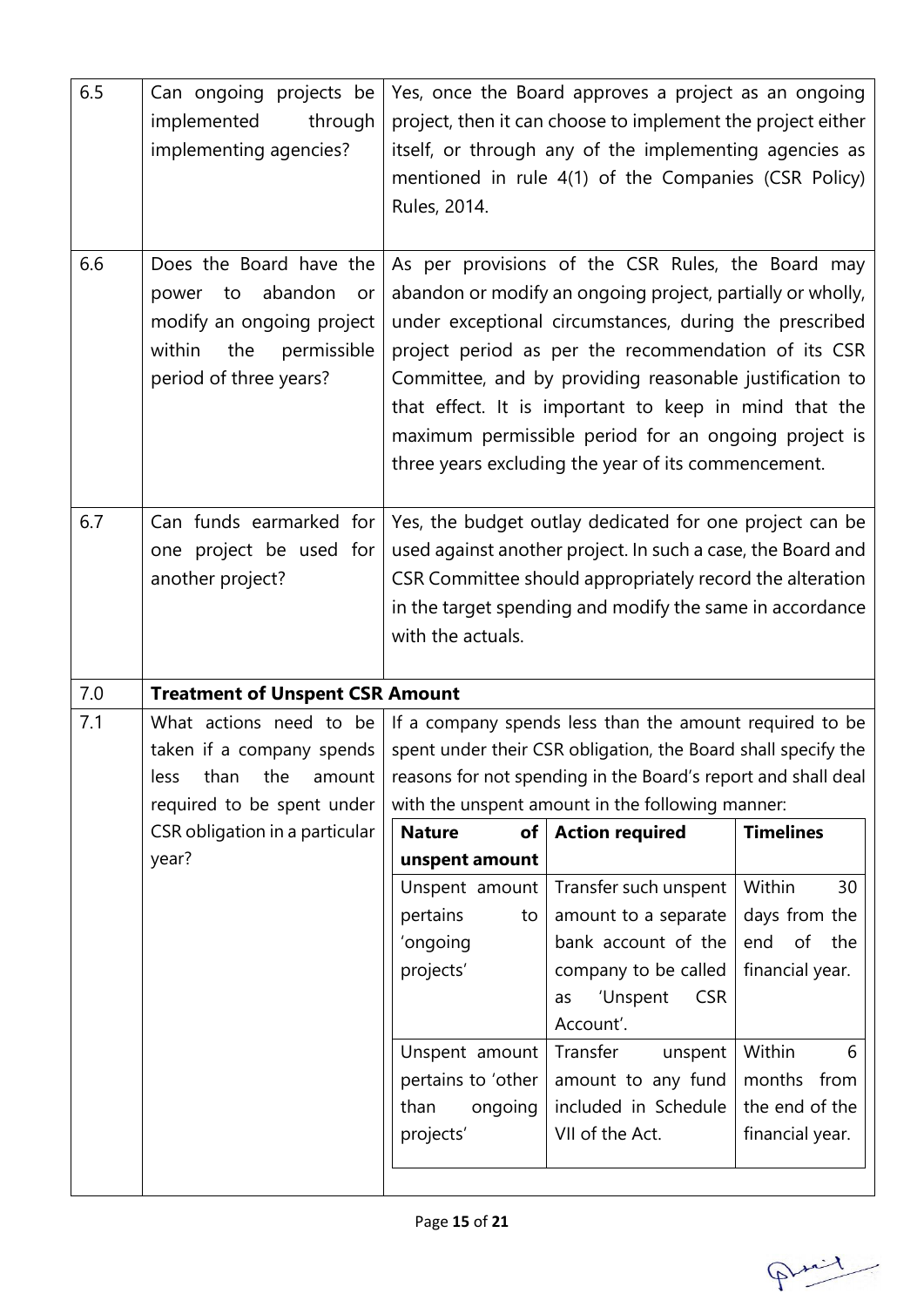| 7.2 | Where the company was<br>unable to meet its CSR<br>obligation, but transferred<br>the said unspent amount to<br>included<br>fund<br>any<br>in<br>Schedule VII of the Act, will<br>the same be considered as<br>compliance under section<br>135?                                                                        | The compliance of CSR is fulfilled when the company<br>spends the prescribed amount as per its obligation.<br>However, in case the company fails to spend the requisite<br>amount within the financial year, it shall fulfil its obligation<br>by transferring the unspent amount to any fund included<br>in Schedule VII of the Act. The same will be considered as<br>compliance with section 135(5) of the Act. Further, the<br>Board of the company is required to give the requisite<br>disclosure in the Board report and annual report on CSR.                                                                                                                                                                                                                                                                                                                                                                                                                                                                                                                             |
|-----|------------------------------------------------------------------------------------------------------------------------------------------------------------------------------------------------------------------------------------------------------------------------------------------------------------------------|-----------------------------------------------------------------------------------------------------------------------------------------------------------------------------------------------------------------------------------------------------------------------------------------------------------------------------------------------------------------------------------------------------------------------------------------------------------------------------------------------------------------------------------------------------------------------------------------------------------------------------------------------------------------------------------------------------------------------------------------------------------------------------------------------------------------------------------------------------------------------------------------------------------------------------------------------------------------------------------------------------------------------------------------------------------------------------------|
| 7.3 | A company has been given<br>six months' time to transfer<br>the unspent CSR amount,<br>other than the amount<br>pertaining<br>ongoing<br>to<br>fund<br>projects, to<br>any<br>included in Schedule VII of<br>the Act. Can the company<br>spend this amount in the<br>said period of six months<br>on any CSR activity? | No, companies are not permitted to spend the unspent<br>CSR amount, other than the amount pertaining to ongoing<br>projects, on any CSR activity during the intervening period<br>of six months after the end of the financial year. Such<br>unspent CSR amount is required to be transferred to any<br>fund included in Schedule VII of the Act.                                                                                                                                                                                                                                                                                                                                                                                                                                                                                                                                                                                                                                                                                                                                 |
| 7.4 | Whether disbursal of funds<br>the<br>by<br>company<br>to<br>a<br>implementing agency<br>for<br>implementation<br>of<br>the<br>projects will be considered<br>spend under section<br>as<br>135(5) and rules made there<br>under?                                                                                        | Section 135(5) of the Act prescribes minimum spending<br>obligation for the company. The company may fulfil its CSR<br>spending obligation directly by itself or though engaging an<br>implementing agency. The implementing agency acts on<br>behalf of the company and mere disbursal of funds for<br>implementation of a project does not amount to spending<br>unless the implementing agency utilises the whole amount.<br>In the annual action plan, the CSR Committee of the company<br>is required to provide for modalities of utilisation of funds.<br>The CSR Committee shall recommend to the Board on<br>budget allocation for any CSR project including modalities of<br>utilisation of funds in every project. Further, as per rule 4(5)<br>of the Companies (CSR Policy) Rules, 2014, the Board of a<br>company shall satisfy itself that the funds so disbursed have<br>been utilised for the purposes and in the manner as approved<br>by it and the Chief Financial Officer or the person responsible<br>for financial management shall certify to the effect. |

Print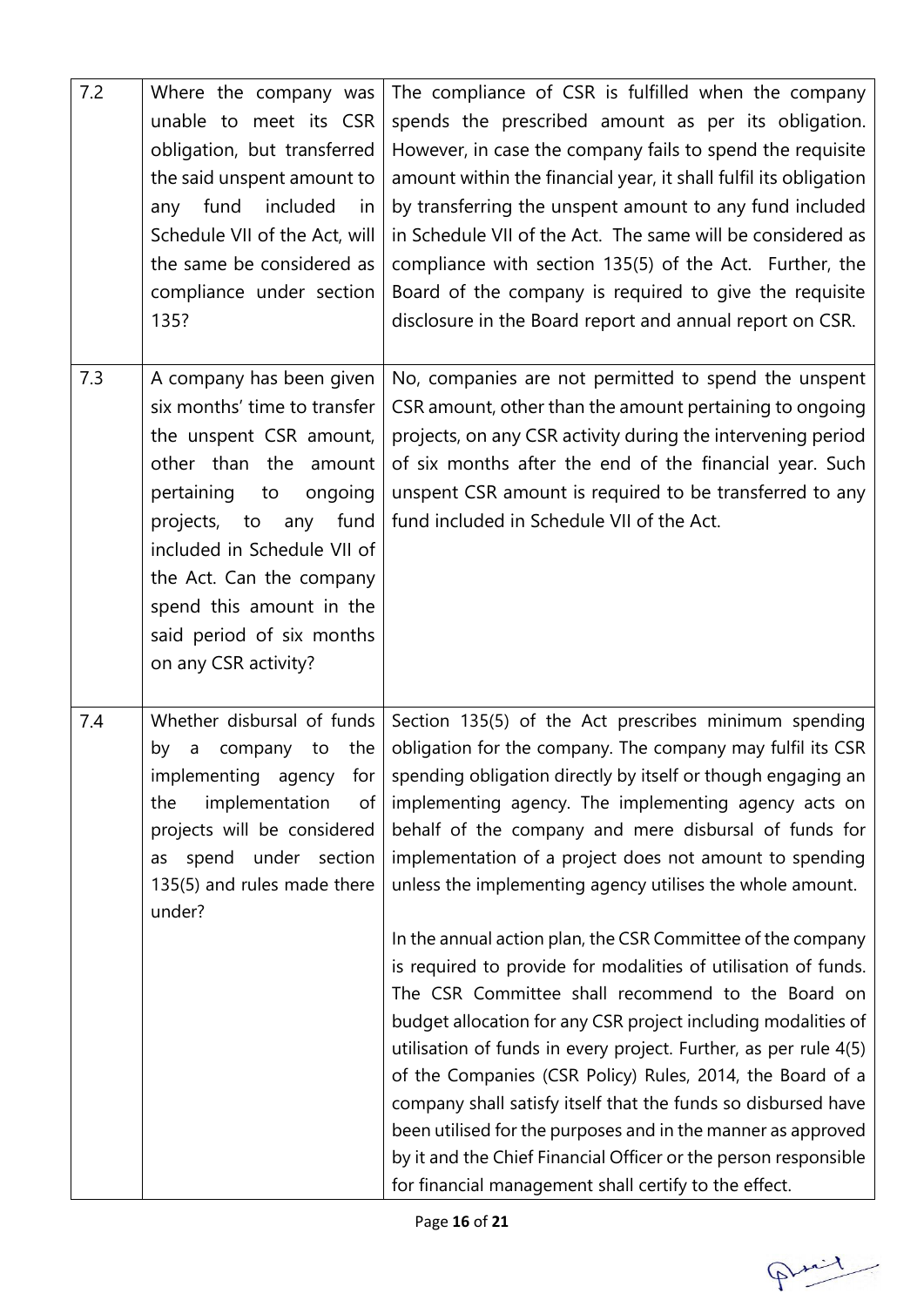|     |                                                                                                                                                                                                                                                                                                                                                              | Accordingly, the CSR Committee and Board should ensure<br>that CSR fund should be disbursed to implementing<br>agencies, partially or wholly, in such a manner so that they<br>can be utilised by them during the financial year. Mere<br>disbursal of funds for implementation of a project does not<br>amount to spending unless the implementing agency utilises<br>the whole amount.                                                                                                                                                                              |
|-----|--------------------------------------------------------------------------------------------------------------------------------------------------------------------------------------------------------------------------------------------------------------------------------------------------------------------------------------------------------------|-----------------------------------------------------------------------------------------------------------------------------------------------------------------------------------------------------------------------------------------------------------------------------------------------------------------------------------------------------------------------------------------------------------------------------------------------------------------------------------------------------------------------------------------------------------------------|
| 7.5 | Should a company open a<br>separate<br>'Unspent<br><b>CSR</b><br>Account' for each ongoing<br>project?                                                                                                                                                                                                                                                       | No, a company can open a single special account, called<br>'Unspent Corporate Social Responsibility Account', for a<br>financial year in any scheduled bank, to transfer the<br>unspent amount w.r.t ongoing project(s) of that financial<br>year. A company needs to open a separate 'Unspent CSR<br>Account' for each financial year but not for each ongoing<br>project.                                                                                                                                                                                           |
| 7.6 | Can the amount transferred<br>to 'Unspent CSR Account'<br>of the company be utilised<br>for regular business of the<br>company?                                                                                                                                                                                                                              | No, the provisioning of a separate special account, namely<br>the 'Unspent CSR Account', in any scheduled bank is to<br>ensure that the unspent amount, if any, is transferred to<br>this designated account and used only for meeting the<br>expenses of ongoing projects, and not for other general<br>purposes of the company. The special account cannot be<br>used by the company as collaterals or creating a charge or<br>any other business activity.                                                                                                         |
| 7.7 | Can an ongoing project<br>initiated by a company in<br>any previous financial year<br>(for instance in FY 2019-20)<br>be classified as an ongoing<br>under<br>project<br>section<br>135(6) of the Act. Is the<br>unspent<br>of<br>amount<br>previous financial<br>years<br>also<br>required<br>be<br>to<br>transferred to the Unspent<br><b>CSR Account?</b> | No, the provisions related to ongoing projects have come<br>into effect from 22 <sup>nd</sup> January 2021, i.e., from FY 2020-21<br>onwards. The said provisions are prospective in effect and<br>not applicable to projects of previous financial years.<br>Further, the Board of the company is free to decide the<br>treatment of the unspent CSR amount of previous financial<br>years prior to FY 2020-21. The Board can either transfer the<br>amount to 'Unspent CSR Account' or continue as per the<br>previous accounting practices adopted by the company. |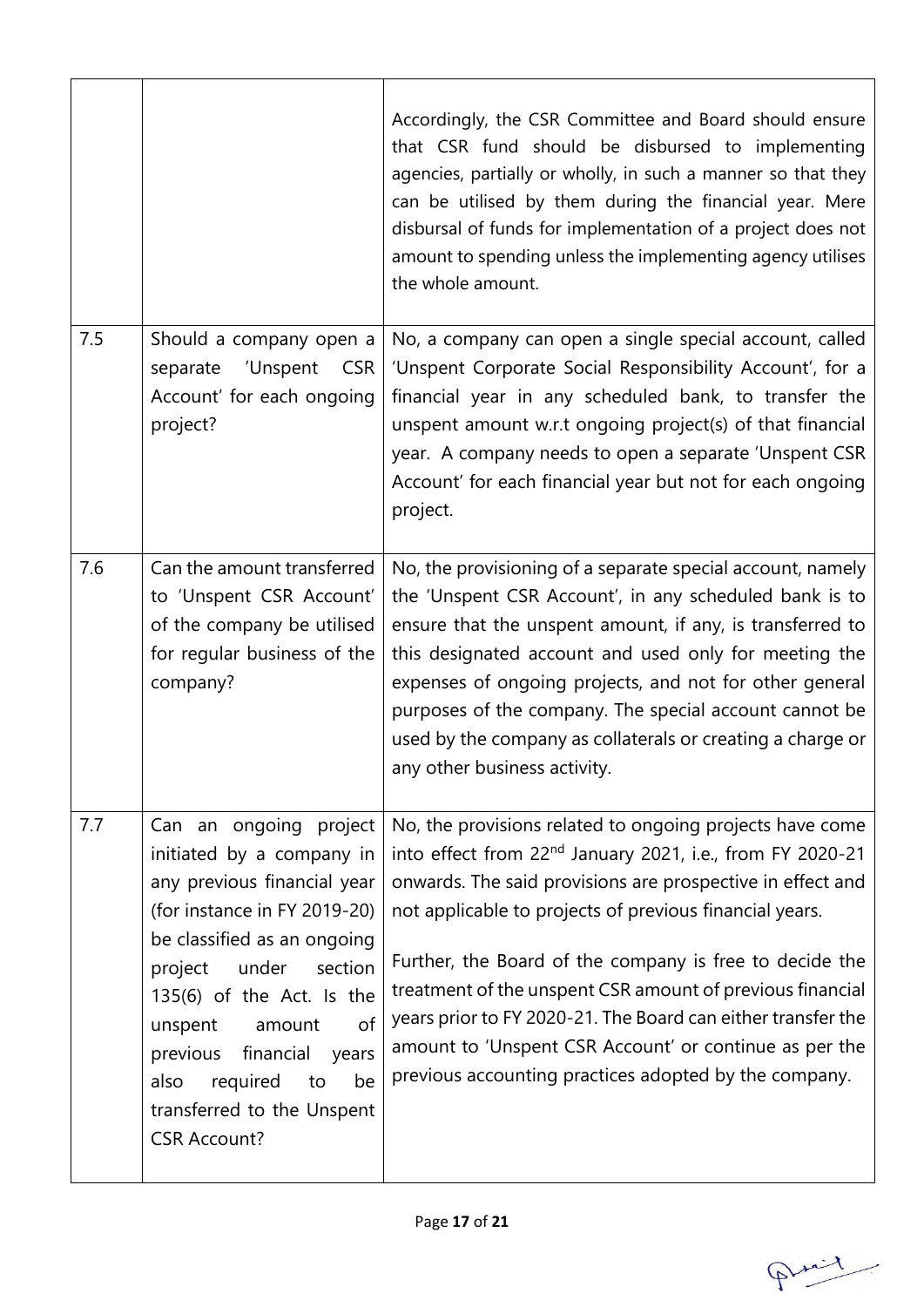| 8.0 | <b>CSR Enforcement</b>                                                                                                                                                                                       |                                              |                                                                                                                                                                                                                                                                                                                 |
|-----|--------------------------------------------------------------------------------------------------------------------------------------------------------------------------------------------------------------|----------------------------------------------|-----------------------------------------------------------------------------------------------------------------------------------------------------------------------------------------------------------------------------------------------------------------------------------------------------------------|
| 8.1 | What<br>the<br>penal<br>are<br>provisions<br>for<br>non-                                                                                                                                                     | the following penalties:                     | The said non-compliance is a civil wrong and shall attract                                                                                                                                                                                                                                                      |
|     | compliance<br>with<br>the<br>provisions<br>regarding<br>transfer<br>of<br>unspent<br>amount?                                                                                                                 | Company                                      | Twice the unspent amount required to be<br>transferred to any fund included in<br>Schedule VII of the Act or Unspent CSR<br>Account, as the case may be, or one crore<br>rupees, whichever is less.                                                                                                             |
|     |                                                                                                                                                                                                              | <b>Every</b><br>Officer in<br><b>Default</b> | 1/10th of the unspent amount required to<br>be transferred to any fund included in<br>Schedule VII of the Act or Unspent CSR<br>Account, or two lakh rupees, whichever is<br>less.                                                                                                                              |
| 8.2 | Will the penal proceedings<br>after<br>apply<br>even<br>the<br>unspent amount has been<br>transferred to the Unspent<br>CSR Account or to the<br>funds<br>mentioned<br><i>in</i><br>Schedule VII of the Act? | alternative for the same.                    | The penalty does not relieve the company from the<br>obligations under the law, and the penalty is over and<br>above the obligated amount required to be transferred<br>under section 135(5) or 135(6). The penalty is the<br>consequence of not abiding by the law, and not an                                 |
| 8.3 | Is the penal provision in<br>section 135(7) specific to<br>non-transference of the<br>unspent CSR amount?                                                                                                    | section (6) only.                            | Yes, section 135(7) clearly states the penalty for default in<br>complying with the provisions of sub-section (5) or sub-                                                                                                                                                                                       |
| 8.4 | What<br>penal<br>the<br>are<br>provisions relating to non-<br>compliance with provisions<br>other than section 135(5)<br>and 135(6) of the Act?                                                              | applicable.                                  | In case of non-compliance with any other provisions of the<br>section or rules, the provisions of section 134(8) or general<br>penalty under section 450 of the Act will be applicable.<br>Further, in case of non-payment of penalty within the<br>stipulated period, the provisions of section 454(8) will be |

Print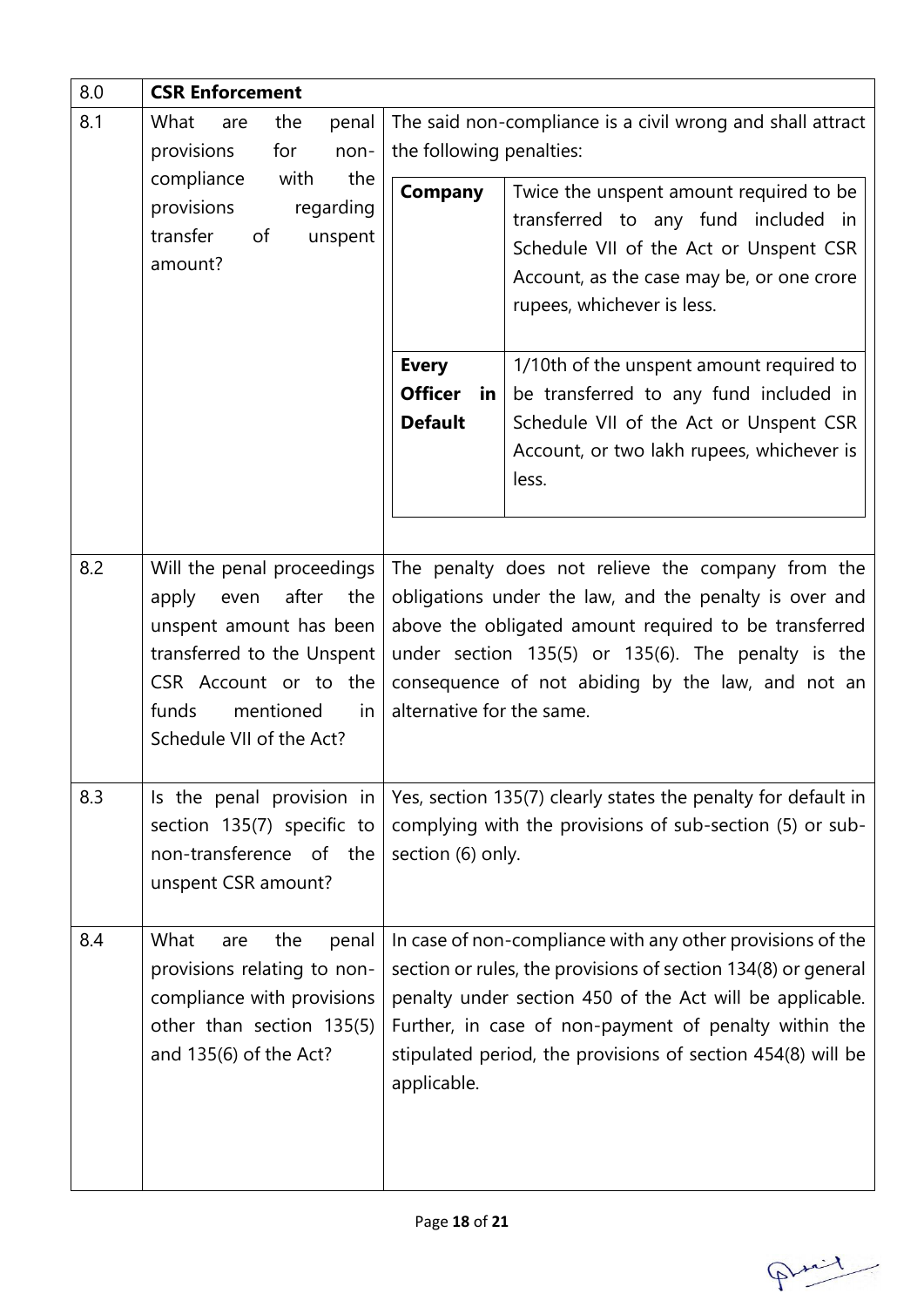| 9.0 | <b>Impact Assessment</b>                                                                         |                                                                                                                                                                                                                                                                                                                                                                                                                                                     |
|-----|--------------------------------------------------------------------------------------------------|-----------------------------------------------------------------------------------------------------------------------------------------------------------------------------------------------------------------------------------------------------------------------------------------------------------------------------------------------------------------------------------------------------------------------------------------------------|
| 9.1 | What is the objective of<br>providing<br>impact<br>of<br><b>CSR</b><br>assessment<br>activities? | The purpose of impact assessment is to assess the social<br>impact of a particular CSR project. The intent is to<br>encourage companies to take considered decisions before<br>deploying CSR amounts and assess the impact of their CSR<br>spending. This not only serves as feedback for companies<br>to plan and allocate resources better but shall also deepen<br>the impact of CSR.                                                            |
| 9.2 | Which<br>companies<br>are<br>required<br>to<br>undertake<br>impact assessment?                   | Rule 8(3) of the Companies (CSR Policy) Rules, 2014<br>mandates following class of companies to conduct impact<br>assessment:<br>(i) companies with minimum average CSR obligation of<br>Rs. 10 crore or more in the immediately preceding 3<br>financial years; and<br>(ii) companies that have CSR projects with outlays of<br>minimum Rs. 1 crore and which have been completed<br>not less than 1 year before undertaking impact<br>assessment. |
|     |                                                                                                  | Impact assessment shall be carried out project-wise only<br>in cases where both the above conditions are fulfilled. In<br>other cases, it can be taken up by the company on a<br>voluntary basis.                                                                                                                                                                                                                                                   |
| 9.3 | Whether companies are<br>required<br>undertake<br>to<br>impact assessment for FY<br>2020-21?     | The provisions for impact assessment have come into<br>effect from 22nd January, 2021. Accordingly, the company<br>is required to undertake impact assessment of the CSR<br>projects completed on or after January 22, 2021. However,<br>as a good practice the Board may undertake impact<br>assessment of completed projects of previous financial<br>years.                                                                                      |
| 9.4 | Who can conduct impact<br>assessment?                                                            | Rule 8(3) of the Companies (CSR Policy) Rules, 2014<br>requires that the impact assessment be conducted by an<br>independent agency. The Board has the prerogative to<br>decide on the eligibility criteria for selection of the<br>independent agency for impact assessment.                                                                                                                                                                       |

Print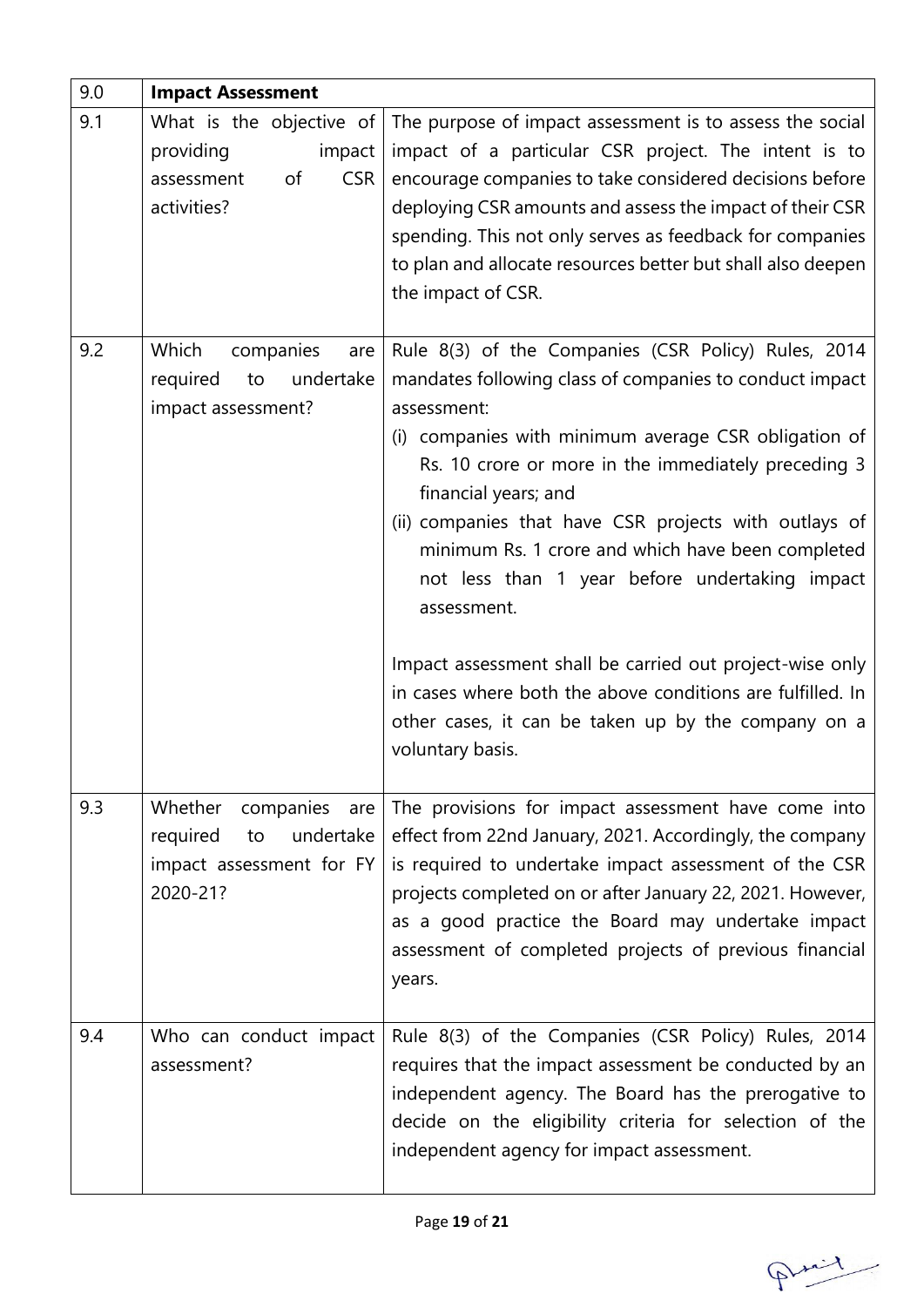| 9.5  | Is expenditure on impact<br>assessment over and above<br>administrative<br>the<br>overheads<br>of<br>5%,<br>or<br>included in the same?                                                        | Yes, the expenditure incurred on impact assessment is<br>over and above the specified administrative overheads of<br>5%. Expenditure up to a maximum of 5% of the total CSR<br>expenditure for that financial year or 50 lakh rupees<br>(whichever is lower) can be incurred separately for impact<br>assessment.                                                                                                                                                                                                                      |
|------|------------------------------------------------------------------------------------------------------------------------------------------------------------------------------------------------|----------------------------------------------------------------------------------------------------------------------------------------------------------------------------------------------------------------------------------------------------------------------------------------------------------------------------------------------------------------------------------------------------------------------------------------------------------------------------------------------------------------------------------------|
| 9.6  | Whether<br>impact<br>assessment reports of all<br>the CSR projects shall be<br>annexed to the<br>annual<br>report on CSR?                                                                      | Rule 8(3)(b) of the Companies (CSR Policy) Rules, 2014<br>provides that impact assessment reports shall be placed<br>before the Board and shall be annexed to the report on<br>CSR. It is clarified that web-link to access the complete<br>impact assessment reports and providing executive<br>summary of the impact assessment reports in the annual<br>report on CSR, shall be considered as sufficient compliance<br>of the said rule.                                                                                            |
| 9.7  | When<br>more<br>two<br>or<br>companies collaborate for<br>implementation of a CSR<br>project, should the impact<br>assessment carried out by<br>one company be shared<br>with other companies? | Yes, in case two or more companies choose to collaborate<br>for the implementation of a CSR project, then the impact<br>assessment carried out by one company for the common<br>project may be shared with the other companies for the<br>purpose of disclosure to the Board and in the annual<br>report on CSR. The sharing of the cost of impact<br>assessment may be decided by the collaborating<br>companies subject to the limit as prescribed in rule 8(3)(c)<br>of the Companies (CSR Policy) Rules, 2014 for each<br>company. |
| 10.0 | <b>CSR Reporting &amp; Disclosure</b>                                                                                                                                                          |                                                                                                                                                                                                                                                                                                                                                                                                                                                                                                                                        |
| 10.1 | Whether reporting of CSR<br>is mandatory in Board's<br>Report?                                                                                                                                 | Yes, as per rule 8(1) of the Companies (CSR Policy) Rules,<br>2014, the Board's Report pertaining to any financial year,<br>for a CSR-eligible company, shall include an annual report<br>on CSR containing particulars specified in Annexure I or<br>Annexure II of the said rules, as applicable.                                                                                                                                                                                                                                    |
| 10.2 | Is it mandatory for foreign<br>companies to give reports<br>on CSR activities?                                                                                                                 | Yes, as per rule 8(2) of the Companies (CSR Policy) Rules,<br>2014, in case of a CSR-eligible foreign company, the<br>balance sheet filed under clause (b) of sub-section (1) of<br>section 381 of the Act, shall include an annual report on<br>CSR containing particulars specified in Annexure I or<br>Annexure II of the said rules, as applicable.                                                                                                                                                                                |

Print